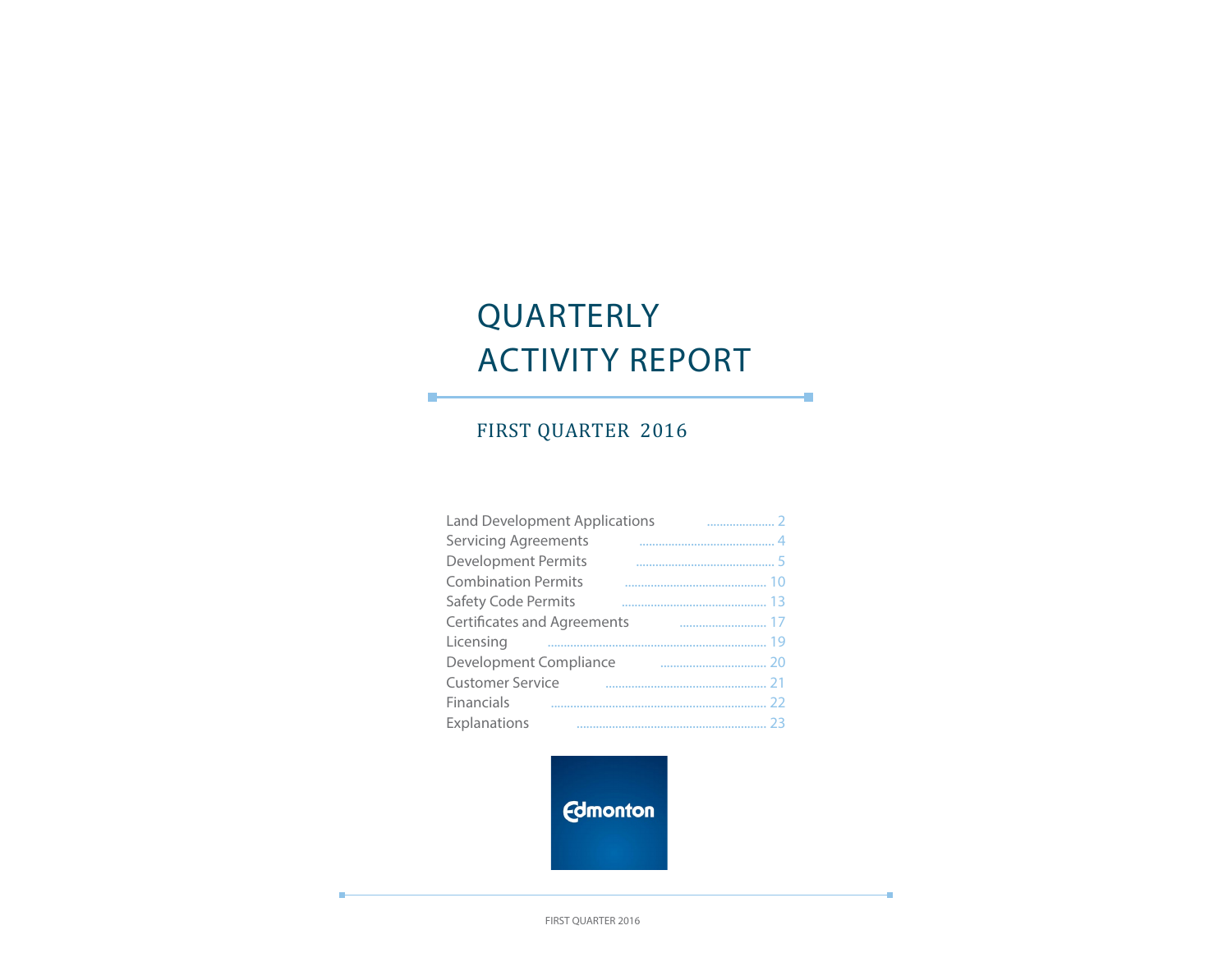# <span id="page-1-0"></span>LAND DEVELOPMENT APPLICATIONS

A land development application (LDA) is required for any of the following:

- subdivide land into two or more parcels (subdivision),
- create bare land condominium units (subdivision),
- convert existing buildings into condominiums (condominium conversion),
- create or amend an Area Structure Plan or Neighbourhood Structure Plan (ASP or NSP),
- change the zoning of land (rezoning), or
- close a portion of roadway (road closure).

Plans, rezonings, and road closures require approval by City Council. Subdivisions are approved by the Subdivision Authority.

LDAs vary significantly in complexity and completion time. Some factors that influence timelines include whether assessments, circulation to other civic agencies, or public meetings are required. The single most common cause of delay in processing LDAs is incomplete or insufficient information.

#### 1

#### Subdivision Applications



# **-**Applications Submitted - Applications Approved

# 1

#### Subdivision - Single Family Lots



|                                    |         |                |     |     |         |                |    |    | % Change  % Change  % Change |         | Q4 2015 -  Q1 2015 -  YTD 2015 - |
|------------------------------------|---------|----------------|-----|-----|---------|----------------|----|----|------------------------------|---------|----------------------------------|
|                                    | Q1 2015 | Q <sub>2</sub> | Q3  | Q4  | Q1 2016 | Q <sub>2</sub> | Q3 | Q4 | Q1 2016                      | Q1 2016 | <b>YTD 2016 -</b>                |
| Subdivision                        |         |                |     |     |         |                |    |    |                              |         |                                  |
| <b>Applications Submitted</b>      | 71      | 76             | 95  | 127 | 98      |                |    |    | $-23%$                       | +38%    | +38%                             |
| <b>Applications Approved</b>       | 76      | 100            | 80  | 123 | 103     |                |    |    | $-16%$                       | $+36%$  | +36%                             |
| Single Family Lots Applied For     | 1240    | 190            | 512 | 612 | 678     |                |    |    | $+11\%$                      | $-45%$  | $-45%$                           |
| Multiple Family Lots Applied For   | 21      | 11             | 8   | 20  | 18      |                |    |    | $-10%$                       | $-14%$  | $-14%$                           |
| <b>Commercial Lots Applied For</b> | 4       | 3              | ∍   | 19  | 9       |                |    |    | -53%                         | $+125%$ | $+125%$                          |
| Industrial Lots Applied For        | っ       | 3              |     | 12  |         |                |    |    | $-42%$                       | +250%   | +250%                            |
| Other Lots Applied For             | 45      | 3              | 8   | 56  |         |                |    |    | $-88%$                       | -84%    | $-84%$                           |
| 2 Condominium                      |         |                |     |     |         |                |    |    |                              |         |                                  |
| <b>Applications Submitted</b>      | 41      | 35             | 51  | 52  | 43      |                |    |    | $-17%$                       | $+5%$   | $+5%$                            |
| Condominium Units Approved         | 1034    | 597            | 969 | 983 | 446     |                |    |    | -55%                         | $-57%$  | -57%                             |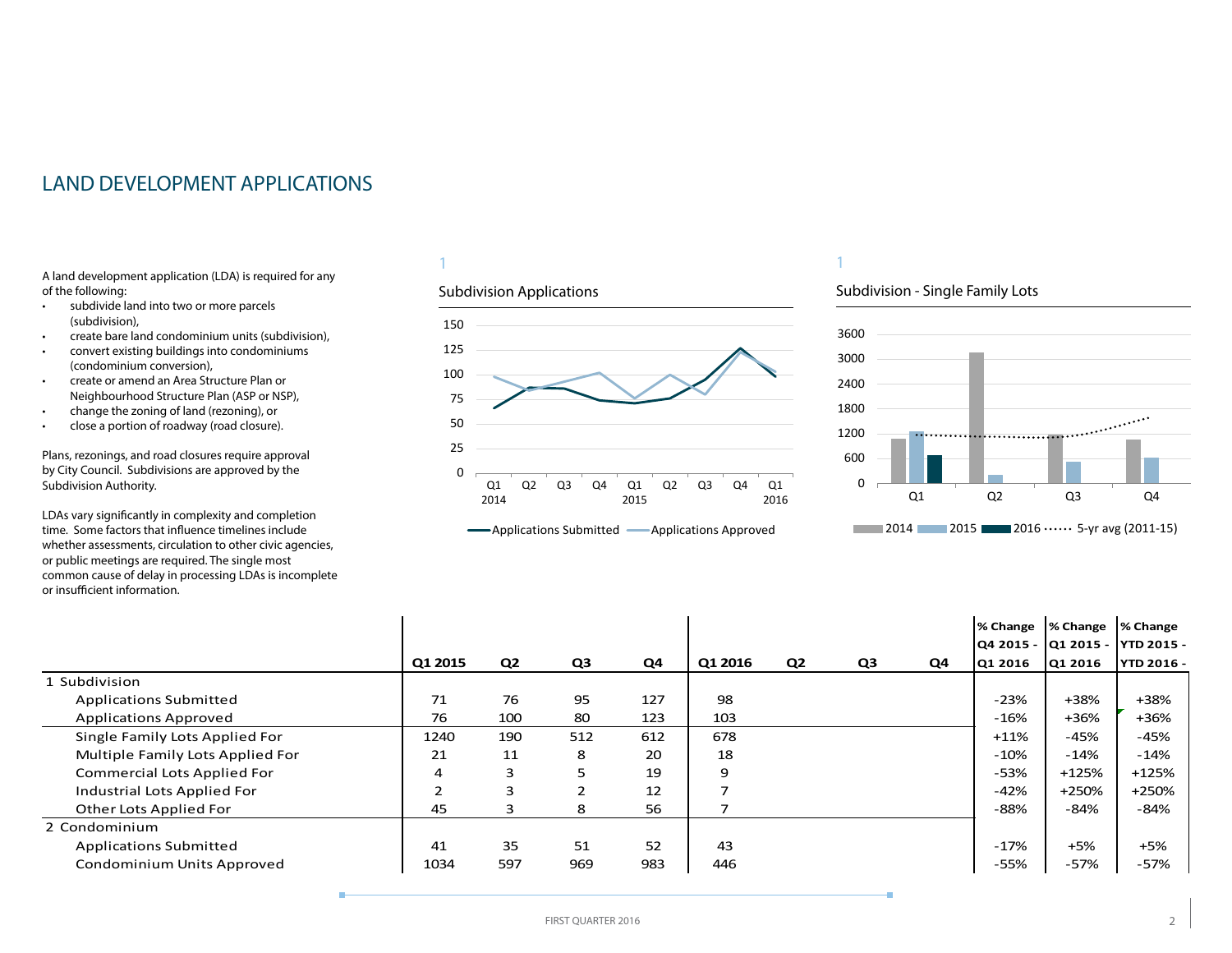







# 6

Bylaws & Resolutions at Council

÷.



|                                         |         |                |    |    |         |                |    |    | % Change                         | S Change S Change |                 |
|-----------------------------------------|---------|----------------|----|----|---------|----------------|----|----|----------------------------------|-------------------|-----------------|
|                                         |         |                |    |    |         |                |    |    | Q4 2015 -  Q1 2015 -  YTD 2015 - |                   |                 |
|                                         | Q1 2015 | Q <sub>2</sub> | Q3 | Q4 | Q1 2016 | Q <sub>2</sub> | Q3 | Q4 | Q1 2016                          | Q1 2016           | <b>YTD 2016</b> |
| 3 Plan & Plan Amendment                 |         |                |    |    |         |                |    |    |                                  |                   |                 |
| <b>Applications Submitted</b>           | 21      | 19             | 12 | 22 | 11      |                |    |    | -50%                             | $-48%$            | -48%            |
| <b>Bylaws &amp; Resolutions</b>         | 10      | 20             | 21 | 13 | 11      |                |    |    | -15%                             | $+10%$            | $+10%$          |
| 4 Rezoning                              |         |                |    |    |         |                |    |    |                                  |                   |                 |
| <b>Applications Submitted</b>           | 66      | 40             | 39 | 52 | 39      |                |    |    | $-25%$                           | $-41%$            | $-41%$          |
| <b>Bylaws Approved</b>                  | 38      | 47             | 41 | 51 | 41      |                |    |    | $-20%$                           | $+8%$             | $+8%$           |
| 5 Road Closure                          |         |                |    |    |         |                |    |    |                                  |                   |                 |
| <b>Applications Submitted</b>           | 9       | 0              | 9  | 4  |         |                |    |    | +75%                             | $-22%$            | $-22%$          |
| <b>Bylaws Approved</b>                  | 6       | 4              | 3  |    | 6       |                |    |    | +200%                            | 0%                | 0%              |
| 6 Total Bylaws / Resolutions to Council | 67      | 76             | 75 | 77 | 61      |                |    |    | $-21%$                           | -9%               | -9%             |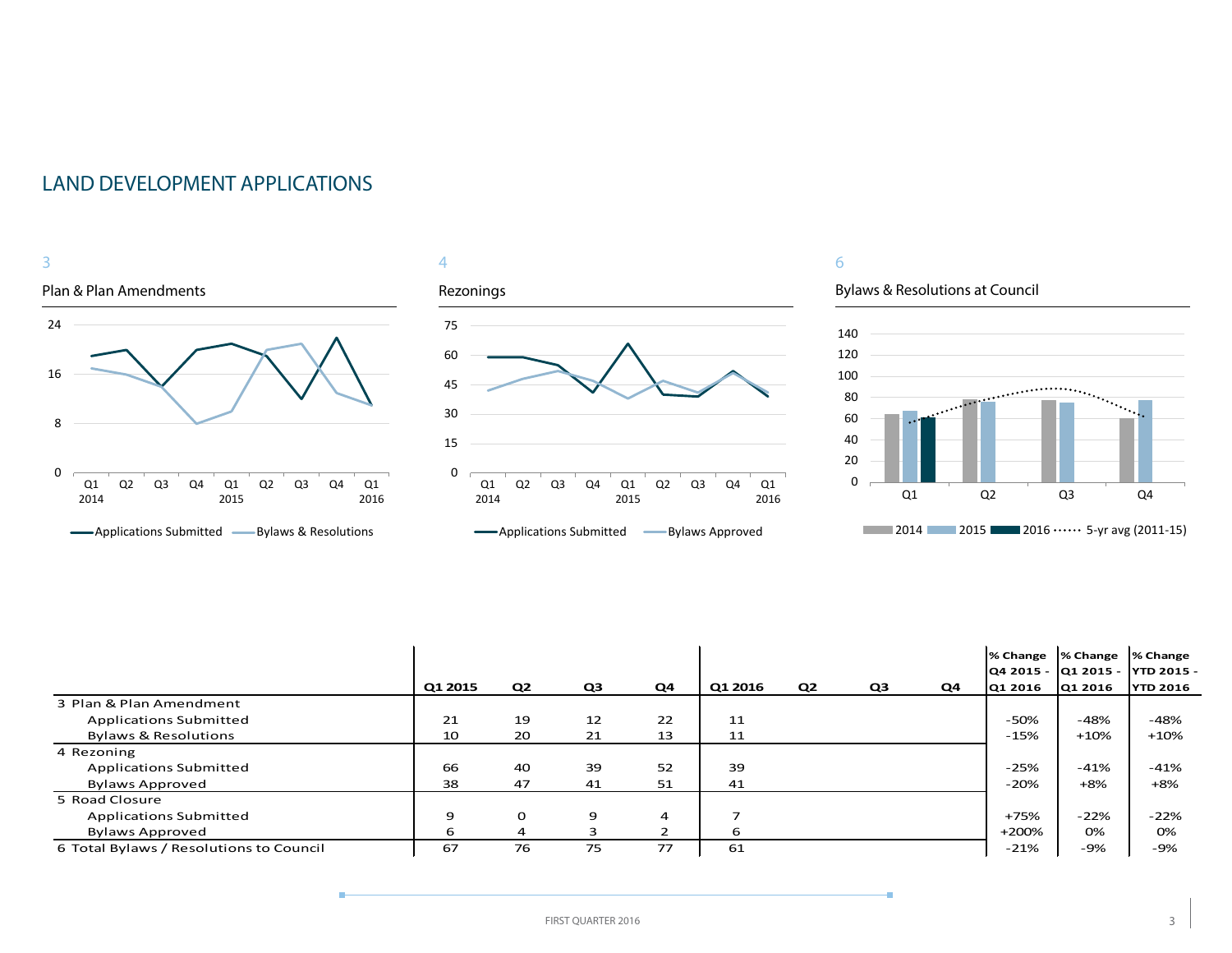# <span id="page-3-0"></span>SERVICING AGREEMENTS

A Servicing Agreement is a legal contract between the developer or property owner and the City of Edmonton. It outlines the terms and conditions which must be met and agreed upon prior to development or servicing proceeding. The Servicing Agreement can be a requirement of a Subdivision or a Development Permit and often includes the review and approval of Engineering Drawings. The Engineering Drawings include the design and construction of municipal improvements such as water mains, storm and sanitary sewers, roads, sidewalks, curbs and gutters, power, street lighting, landscaping and various other items that are necessary to service land being developed or redeveloped.

With every Servicing Agreement application received, there are a number of residential, multi-family, commercial and industrial lots that are proposed to be serviced. The number of applications received is a good indicator of the amount of serviced lots that will be available for development in the near future. It is also an indicator of the peak application submission periods which affects the review and approval time for the Engineering Drawings.

# 1

# Servicing Agreement Submissions



#### Single Family Lots Submissions

1



|                           |         |                |     |                |         |                |    |    |         | % Change  % Change  % Change    |         |
|---------------------------|---------|----------------|-----|----------------|---------|----------------|----|----|---------|---------------------------------|---------|
|                           |         |                |     |                |         |                |    |    |         | Q4 2015 -  Q1 2015 -  Q1 2015 - |         |
|                           | Q1 2015 | Q <sub>2</sub> | Q3  | Q4             | Q1 2016 | Q <sub>2</sub> | Q3 | Q4 | Q1 2016 | Q1 2016                         | Q1 2016 |
| 1 Servicing Agreements    |         |                |     |                |         |                |    |    |         |                                 |         |
| <b>Projects Submitted</b> | 63      | 37             | 49  | 36             | 29      |                |    |    | -19%    | -54%                            | $-54%$  |
| Single Family Lots        | 2465    | 941            | 786 | 970            | 445     |                |    |    | $-54%$  | -82%                            | -82%    |
| Multiple Family Lots      | 80      | 9              | 157 | 136            | 39      |                |    |    | -71%    | $-51%$                          | -51%    |
| Commercial Lots           | 4       |                |     | C.<br><u>.</u> |         |                |    |    | $+50%$  | $-25%$                          | $-25%$  |
| Industrial Lots           | 11      | 0              | 8   |                |         |                |    |    | +100%   | -82%                            | $-82%$  |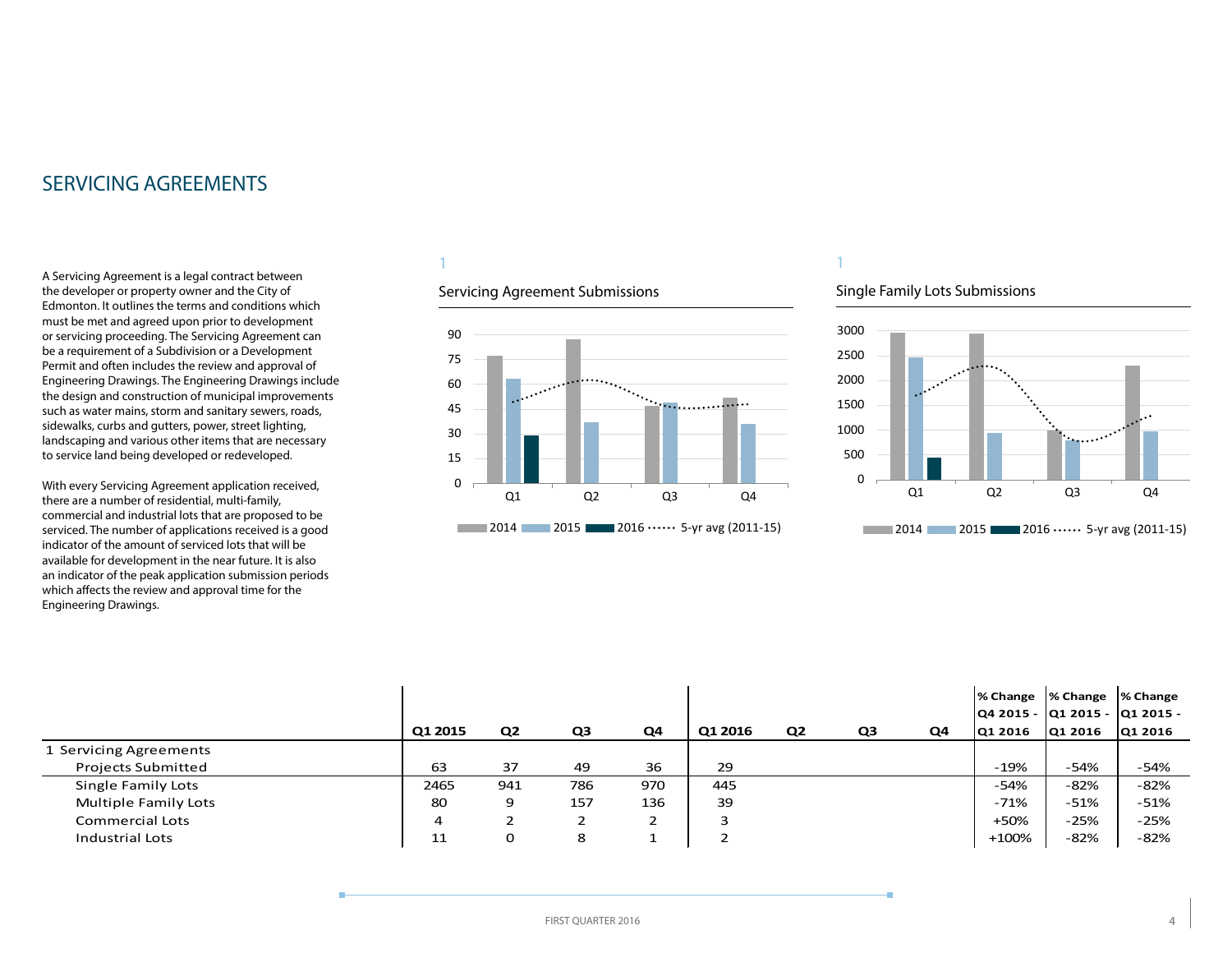<span id="page-4-0"></span>A development permit is written approval from the City that the location, size, and use of a building complies with the Zoning Bylaw regulations. A development permit is required for new construction, some renovations, signs, new businesses, and changes to how a building is being used.

The amount of time that it takes to issue a development permit varies significantly, depending on the type of development permit and application complexity. Permits for minor changes can be issued in one day, while permits for new commercial buildings typically take several weeks to issue. Applications for development that is listed as a discretionary use in the Zoning Bylaw require notification to neighbouring property owners and typically take longer to complete. Other factors that influence timelines include whether circulation to other civic agencies is required and whether assessments are required. The single most common cause of delay in processing development permits is incomplete or insufficient information, which may result in multiple review iterations.

#### 1

#### New Multi-Family Buildings



#### 1

#### New Multi-Family - Quarterly Submissions



|                                                         |         |                |                |     |         |                |    |    | % Change | % Change<br>lQ4 2015 - lQ1 2015 - lQ1 2015 - | % Change |
|---------------------------------------------------------|---------|----------------|----------------|-----|---------|----------------|----|----|----------|----------------------------------------------|----------|
|                                                         | Q1 2015 | Q <sub>2</sub> | Q <sub>3</sub> | Q4  | Q1 2016 | Q <sub>2</sub> | Q3 | Q4 | Q1 2016  | Q1 2016                                      | Q1 2016  |
| I New Multi-Family Building DP                          |         |                |                |     |         |                |    |    |          |                                              |          |
| <b>Applications Submitted</b>                           | 48      | 44             | 27             | 32  | 37      |                |    |    | $+16%$   | $-23%$                                       | $-23%$   |
| Permits Issued                                          | 46      | 45             | 38             | 31  | 30      |                |    |    | $-3%$    | $-35%$                                       | $-35%$   |
| Median Work Days to Issue                               | 90      | 52             | 66             | 53  | 49      |                |    |    | $-8%$    | $-46%$                                       | $-46%$   |
| 1.1 Projects up to 4 dwellings                          |         |                |                |     |         |                |    |    |          |                                              |          |
| Permits Issued                                          | 18      | 22             | 17             | 11  | 15      |                |    |    | $+36%$   | $-17%$                                       | $-17%$   |
| Median Work Days to Issue                               | 22      | 19             | 31             | 26  | 36      |                |    |    | +38%     | $+64%$                                       | $+64%$   |
| % Permits Issued within 55 business days (target = 75%) | 78%     | 95%            | 71%            | 91% | 100%    |                |    |    | $+10%$   | $+28%$                                       | $+28%$   |
| % Permits Issued within target time, YTD*               | 78%     | 88%            | 82%            | 84% | 100%    |                |    |    |          |                                              |          |

\*Excluding projects within mature neithbourhood overlay.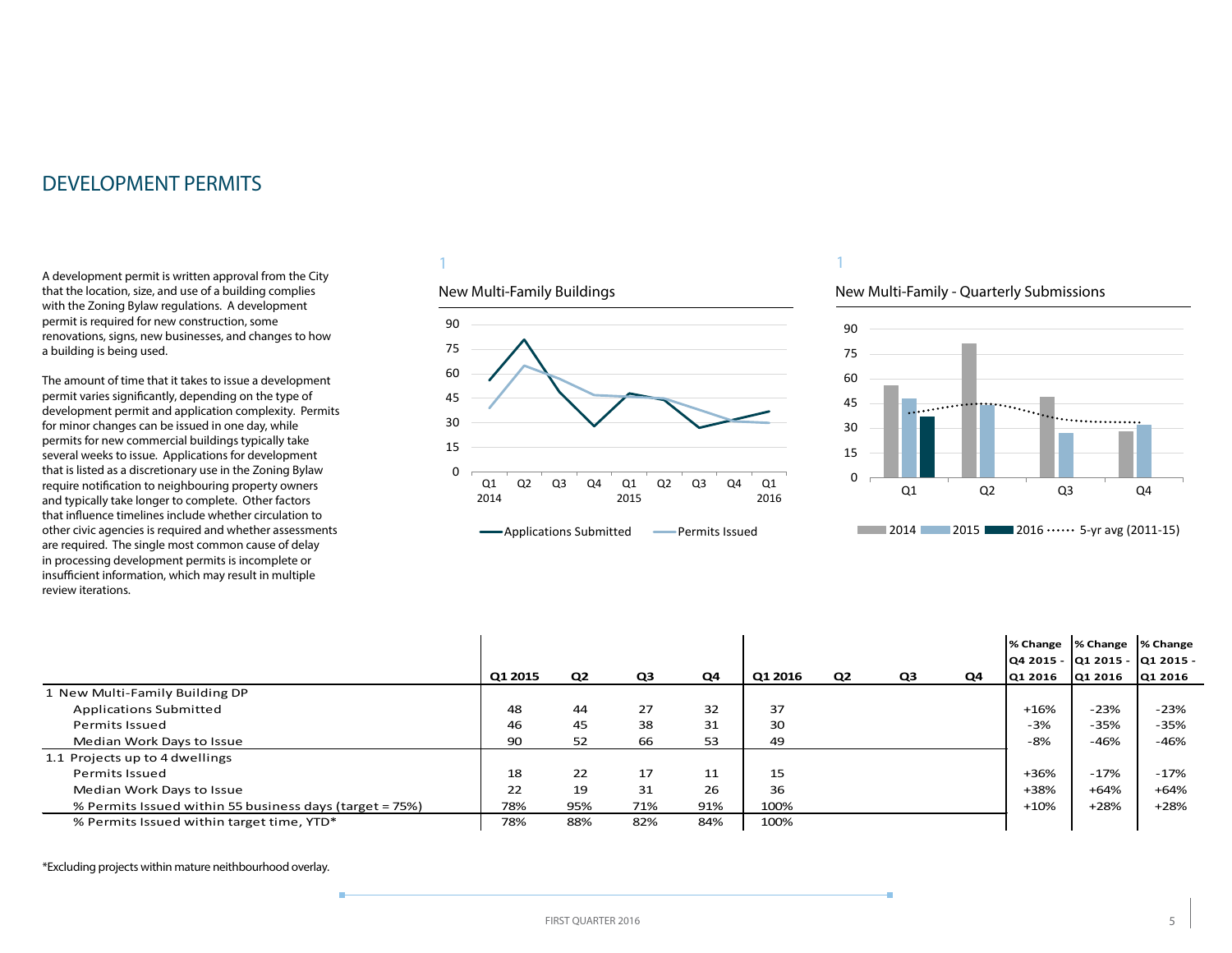

### 2

# New Duplex / SD - Quarterly Submissions



# Other Residential<sup>1</sup> 0 300 600 900 1200 1500 1800 Q1 Q2 Q3 Q4 Q1 Q2 Q3 Q4 Q1

3



| -Permits Issued<br>-Applications Submitted |
|--------------------------------------------|
|                                            |

|                                       |         |                |                |      |                |                |                |    | % Change  % Change |         | % Change                         |
|---------------------------------------|---------|----------------|----------------|------|----------------|----------------|----------------|----|--------------------|---------|----------------------------------|
|                                       |         |                |                |      |                |                |                |    |                    |         | Q4 2015 -  Q1 2015 -  YTD 2015 - |
|                                       | Q1 2015 | Q <sub>2</sub> | Q <sub>3</sub> | Q4   | Q1 2016        | Q <sub>2</sub> | Q <sub>3</sub> | Q4 | lQ1 2016           | Q1 2016 | <b>YTD 2016</b>                  |
| 2 New Duplex / Semi-Detached House DP |         |                |                |      |                |                |                |    |                    |         |                                  |
| <b>Applications Submitted</b>         | 267     | 194            | 231            | 220  | 154            |                |                |    | -30%               | $-42%$  | $-42%$                           |
| Permits Issued                        | 262     | 193            | 212            | 231  | 140            |                |                |    | -39%               | $-47%$  | $-47%$                           |
| Median Work Days to Issue             |         | 6              |                | 6    | 6              |                |                |    | 0%                 | $-14%$  | -14%                             |
| 3 Other Residential DP                |         |                |                |      |                |                |                |    |                    |         |                                  |
| <b>Applications Submitted</b>         | 864     | 1492           | 1314           | 1169 | 1226           |                |                |    | $+5%$              | $+42%$  | $+42%$                           |
| Permits Issued                        | 781     | 1231           | 1229           | 1230 | 1180           |                |                |    | $-4%$              | $+51%$  | $+51%$                           |
| Median Work Days to Issue             |         | 6              |                |      | $\overline{a}$ |                |                |    | $-20%$             | +300%   | +300%                            |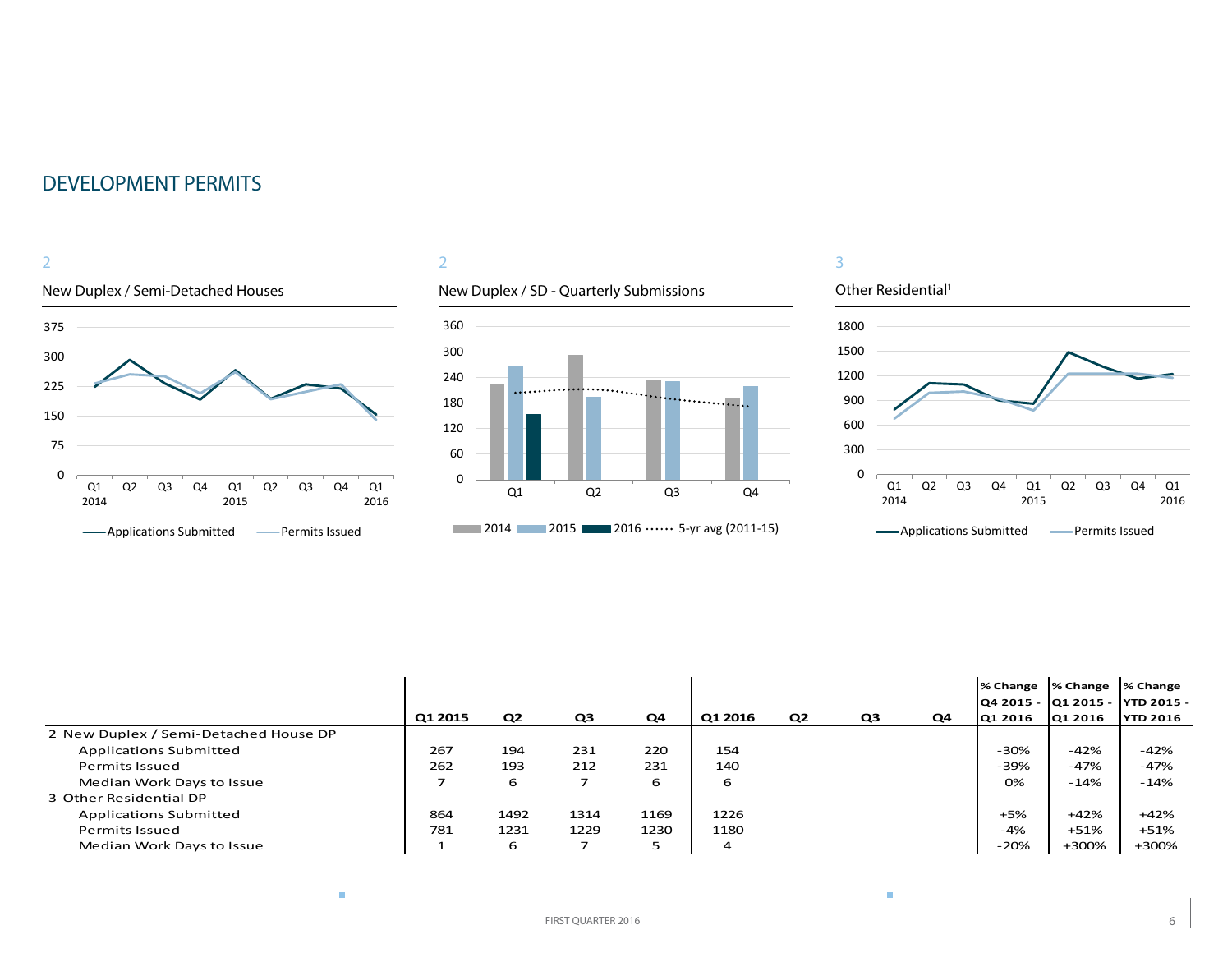In Q1 2014, the Development Services Branch made process changes for Semi-Detached house development permits. If Class A applications are complete and are not contained within a mature neighbourhood overlay, the target is to issue permits within 6 business days. Permits take longer to issue if they are for discretionary development (Class B) or are contained within a mature neighbourhood overlay (Complex). In addition, permits may take longer to issue if the initial application is incomplete or put on hold by the applicant, or application changes are required to adhere to bylaw requirements.

Performance Targets for semi-detached house development permits: Class A - 75% permits issued within 6 business days;

Class B - 75% permits issued within 15 business days; Complex - 75% permits issued within 55 business days.

The actual results include times for complete and incomplete applications.

### 2

Semi-Detached House - Permits Issued by Level of Complexity, YTD 2016



#### 2

Semi-Detached House - Permits Issued within Target Time, YTD 2016



|                                          | Q1 2015 | Q <sub>2</sub> | Q3  | Q4  | Q1 2016 | Q <sub>2</sub> | Q3 | Q4 | % Change<br><b>Q4 2015 -</b><br>Q1 2016 | % Change<br>Q1 2015 -<br>Q1 2016 | % Change<br> YTD 2015 -<br><b>YTD 2016</b> |
|------------------------------------------|---------|----------------|-----|-----|---------|----------------|----|----|-----------------------------------------|----------------------------------|--------------------------------------------|
| 2.1 Semi-Detached House - Class A        |         |                |     |     |         |                |    |    |                                         |                                  |                                            |
| <b>Permits Issued</b>                    | 222     | 176            | 177 | 182 | 115     |                |    |    | $-37%$                                  | $-48%$                           | $-48%$                                     |
| Median Work Days to Issue                | 6       | 6              | 7   | 6   | 6       |                |    |    | 0%                                      | 0%                               | 0%                                         |
| % Permits Issued within 6 business days  | 54%     | 56%            | 47% | 68% | 79%     |                |    |    | $+16%$                                  | $+46%$                           | +46%                                       |
| 2.2 Semi-Detached House - Class B        |         |                |     |     |         |                |    |    |                                         |                                  |                                            |
| <b>Permits Issued</b>                    | 10      | 29             | 8   | 19  | 8       |                |    |    | -58%                                    | $-20%$                           | $-20%$                                     |
| Median Work Days to Issue                | 14      | 12             | 7   | 6   | ⇁       |                |    |    | $+17%$                                  | -50%                             | $-50%$                                     |
| % Permits Issued within 15 business days | 60%     | 55%            | 88% | 84% | 88%     |                |    |    | $+5%$                                   | $+47%$                           | +47%                                       |
| 2.3 Semi-Detached House - Complex        |         |                |     |     |         |                |    |    |                                         |                                  |                                            |
| <b>Permits Issued</b>                    | 30      | 25             | 25  | 23  | 17      |                |    |    | $-26%$                                  | -43%                             | -43%                                       |
| Median Work Days to Issue                | 20      | 27             | 47  | 46  | 40      |                |    |    | $-13%$                                  | $+100%$                          | $+100%$                                    |
| % Permits Issued within 55 business days | 87%     | 80%            | 64% | 65% | 88%     |                |    |    | +35%                                    | $+1%$                            | $+1\%$                                     |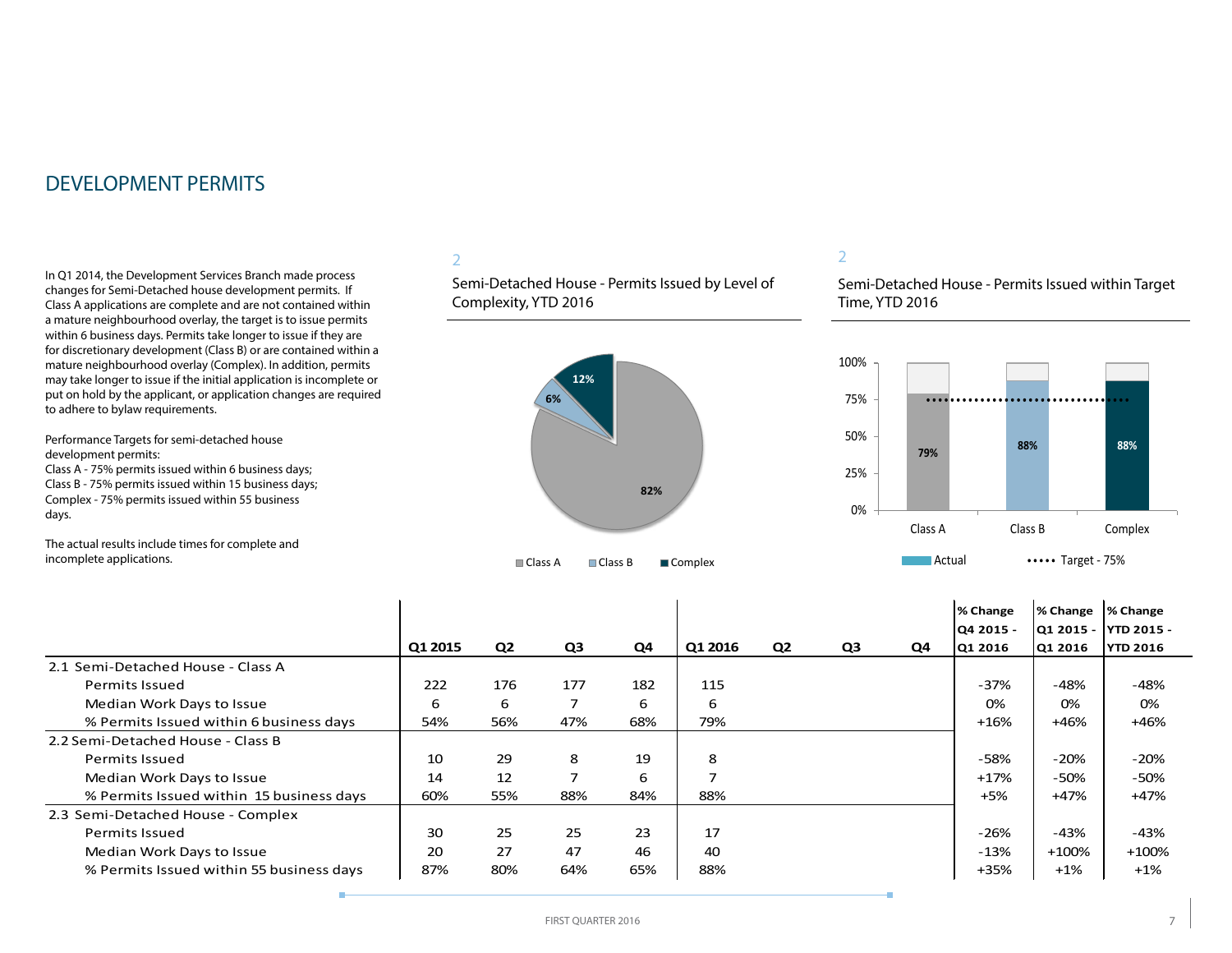# 4

# New Non-Residential Buildings



# 4

# New Non-Residential - Quarterly Submissions



|                               | Q1 2015 | Q <sub>2</sub> | Q3  | Q4  | Q1 2016 | Q <sub>2</sub> | Q3 | Q4 | % Change  % Change  % Change<br>Q1 2016 | Q1 2016 | Q4 2015 -  Q1 2015 -  YTD 2015 -<br><b>YTD 2016</b> |
|-------------------------------|---------|----------------|-----|-----|---------|----------------|----|----|-----------------------------------------|---------|-----------------------------------------------------|
| 4 New Non Residential DP      |         |                |     |     |         |                |    |    |                                         |         |                                                     |
| <b>Applications Submitted</b> | 80      | 117            | 106 | 109 | 88      |                |    |    | $-19%$                                  | $+10%$  | $+10%$                                              |
| <b>Permits Issued</b>         | 107     | 82             | 116 | 86  | 92      |                |    |    | $+7%$                                   | $-14%$  | $-14%$                                              |
| Median Working Days to Issue  | 61      | 39             | 43  | 61  | 58      |                |    |    | -5%                                     | -5%     | $-5%$                                               |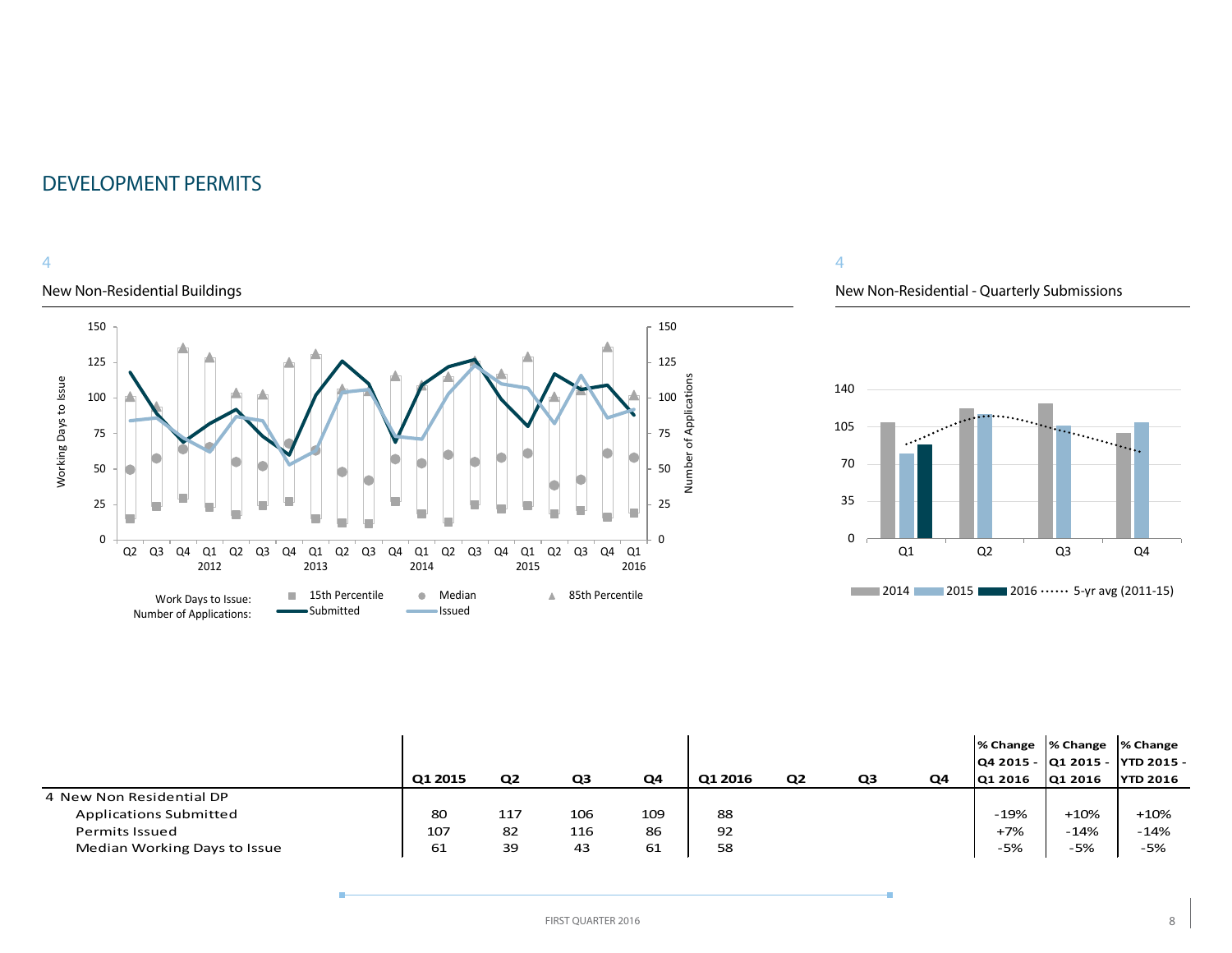

|                               |         |                |     |     |         |                |    |    | % Change  % Change  % Change |         | Q4 2015 -  Q1 2015 -  YTD 2015 - |
|-------------------------------|---------|----------------|-----|-----|---------|----------------|----|----|------------------------------|---------|----------------------------------|
|                               | Q1 2015 | Q2             | Q3  | Q4  | Q1 2016 | Q <sub>2</sub> | Q3 | Q4 | Q1 2016                      | Q1 2016 | <b>YTD 2016</b>                  |
| 5 Other Non Residential DP    |         |                |     |     |         |                |    |    |                              |         |                                  |
| <b>Applications Submitted</b> | 388     | 428            | 338 | 359 | 385     |                |    |    | $+7%$                        | $-1\%$  | $-1%$                            |
| Permits Issued                | 341     | 338            | 339 | 304 | 327     |                |    |    | $+8%$                        | -4%     | -4%                              |
| 6 Home Occupation DP          |         |                |     |     |         |                |    |    |                              |         |                                  |
| <b>Applications Submitted</b> | 814     | 839            | 856 | 765 | 911     |                |    |    | $+19%$                       | $+12%$  | $+12%$                           |
| <b>Permits Issued</b>         | 667     | 748            | 740 | 683 | 847     |                |    |    | $+24%$                       | $+27%$  | $+27%$                           |
| Median Work Days to Issue     |         |                |     | 1   |         |                |    |    | 0%                           | 0%      | 0%                               |
| 7 Portable Sign DP            |         |                |     |     |         |                |    |    |                              |         |                                  |
| <b>Applications Submitted</b> | 710     | 780            | 600 | 740 | 872     |                |    |    | $+18%$                       | $+23%$  | $+23%$                           |
| <b>Permits Issued</b>         | 642     | 723            | 605 | 688 | 775     |                |    |    | $+13%$                       | $+21%$  | $+21%$                           |
| Median Work Days to Issue     | 3       | $\overline{ }$ | 8   | 5   | 6       |                |    |    | $+20%$                       | +100%   | $+100%$                          |

÷

÷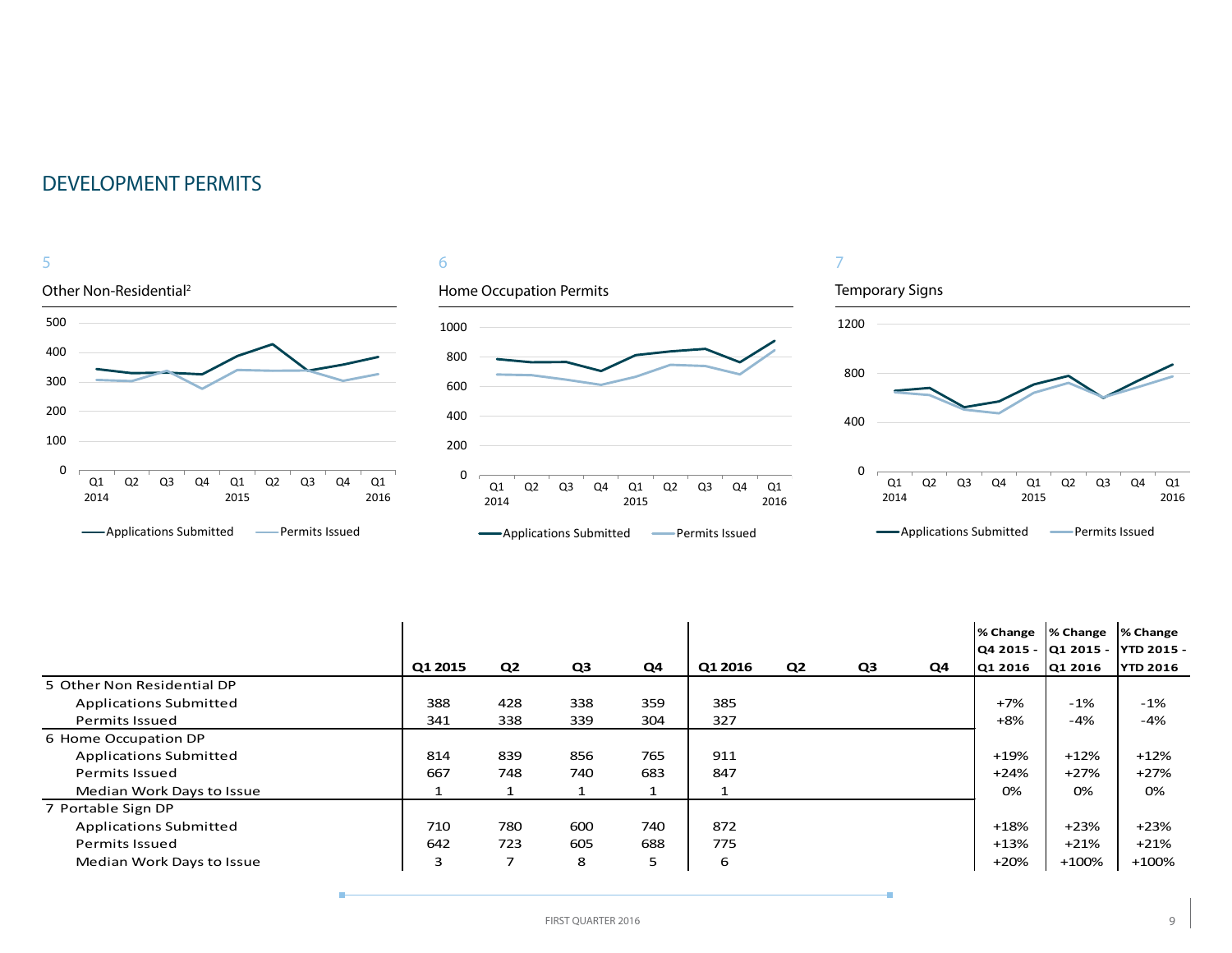# <span id="page-9-0"></span>COMBINATION PERMITS

A combination permit is used for select applications that require multiple permits. An applicant can make a single application that includes all of the required development and safety code permits. Combination permits are used for accessory structures, uncovered decks, signs (if a building permit is required), and single detached houses.

A combination permit is considered issued after all of the required permits are issued. After a permit is issued and construction is complete, at least one safety code inspection will be completed.

Simple residential combo permits can be issued in one day at the Permits and Licensing Service Center. Permits take longer to issue if they are for discretionary development, require a variance, are contained within a neighbourhood overlay, or the initial application is incomplete.

In 2012, the Development Services Branch launched Expedited Development Review for qualified house combo permits. If an application qualifies for expedited review, the development permit can be issued within one business day.

### 1

### Minor Residential Combo Permits



**-**Applications Submitted **-** Permits Issued

# 2



|                                  |         |                |      |     |         |                |    |    |         | % Change  % Change  % Change |                                  |
|----------------------------------|---------|----------------|------|-----|---------|----------------|----|----|---------|------------------------------|----------------------------------|
|                                  |         |                |      |     |         |                |    |    |         |                              | Q4 2015 -  Q1 2015 -  YTD 2015 - |
|                                  | Q1 2015 | Q <sub>2</sub> | Q3   | Q4  | Q1 2016 | Q <sub>2</sub> | Q3 | Q4 | 01 2016 | Q1 2016                      | <b>YTD 2016</b>                  |
| 1 Minor Residential Combo Permit |         |                |      |     |         |                |    |    |         |                              |                                  |
| <b>Applications Submitted</b>    | 556     | 1246           | 1297 | 663 | 507     |                |    |    | $-24%$  | -9%                          | $-9%$                            |
| Permits Issued                   | 472     | 1108           | 1203 | 735 | 487     |                |    |    | $-34%$  | $+3%$                        | $+3%$                            |
| Median Work Days to Issue        | 16      |                | 12   | 23  | 25      |                |    |    | $+9%$   | +56%                         | +56%                             |
| 2 Sign Combo Permit              |         |                |      |     |         |                |    |    |         |                              |                                  |
| <b>Applications Submitted</b>    | 170     | 201            | 201  | 274 | 236     |                |    |    | $-14%$  | +39%                         | +39%                             |
| Permits Issued                   | 157     | 157            | 175  | 181 | 257     |                |    |    | $+42%$  | +64%                         | +64%                             |
| Median Work Days to Issue        | 23      | 24             | 24   | 20  | 28      |                |    |    | $+40%$  | $+22%$                       | $+22%$                           |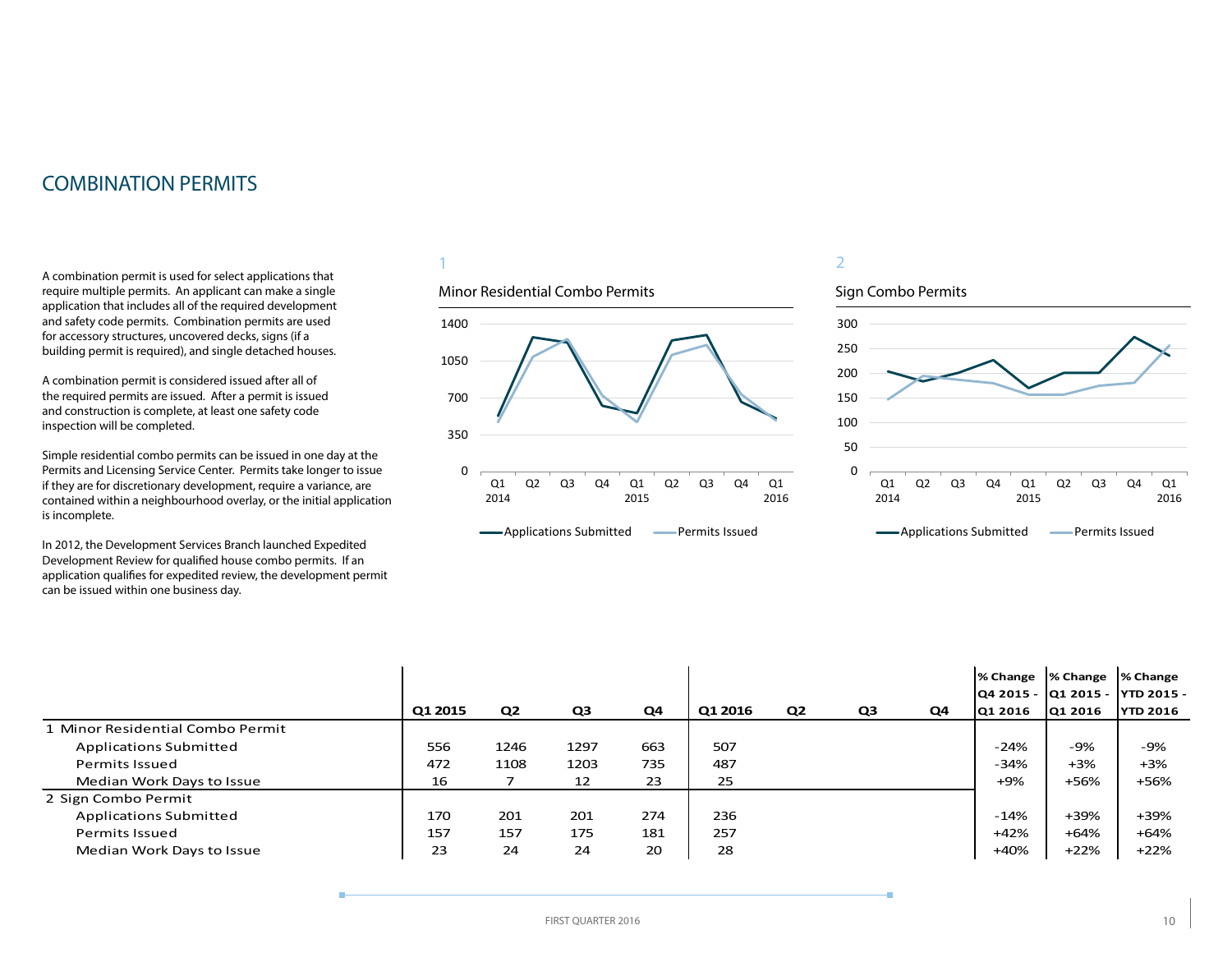# COMBINATION PERMITS



#### House Combo Permits



# 3

House Combo - Quarterly Submissions



|                                       | Q1 2015 | Q <sub>2</sub> | Q3   | Q4  | Q1 2016 | Q2 | Q3 | Q4 | I% Change I% Change I% Change<br>O1 2016 | Q1 2016 | Q4 2015 -  Q1 2015 -  YTD 2015 -<br><b>YTD 2016</b> |
|---------------------------------------|---------|----------------|------|-----|---------|----|----|----|------------------------------------------|---------|-----------------------------------------------------|
| 3 House Combo Permits                 |         |                |      |     |         |    |    |    |                                          |         |                                                     |
| <b>Applications Submitted</b>         | 1074    | 1084           | 1041 | 830 | 659     |    |    |    | $-21%$                                   | $-39%$  | $-39%$                                              |
| <b>Permits Issued</b>                 | 1144    | 1074           | 982  | 739 | 778     |    |    |    | $+5%$                                    | $-32%$  | $-32%$                                              |
| Median Working Days to Issue          | 19      | 19             | 21   | 24  | 33      |    |    |    | $+38%$                                   | 74%     | 74%                                                 |
| Expedited Permits Issued - % of Total | 27%     | 23%            | 22%  | 26% | 20%     |    |    |    | $-23%$                                   | $-26%$  | $-26%$                                              |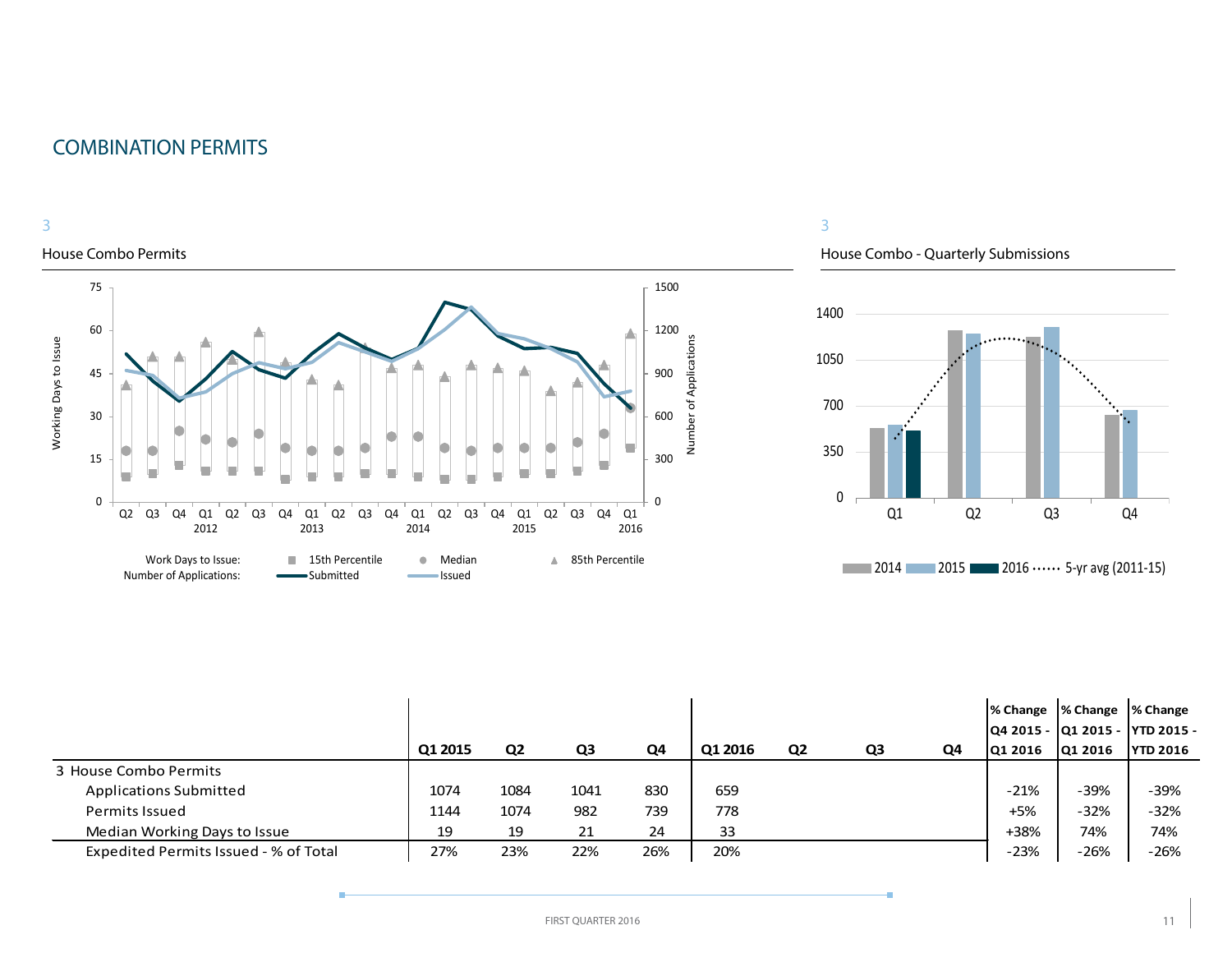# COMBINATION PERMITS

If a house combo application qualifies for an expedited review, the development permit can be issued within one day, and the complete combo permit (development and building) can be issued within 10 business days. Permits take longer to issue if they are for discretionary development (Class B, non-expedited) or are contained within mature neighbourhood overlay (Complex). In addition, permits may take longer to issue if the initial application is incomplete or put on hold by the applicant, or application changes are required to adhere to bylaw requirements.

Performance Targets:

Expedited - 75% issued within 10 business days; Non-Expedited - 75% issued within 30 business days; Complex - 75% issued within 85 business days.

Actual results include times for complete and incomplete applications.

# 3

House Combo - Permits Issued by Level of Complexity, YTD 2016



#### 3

House Combo - Permits Issued within Target Time, YTD 2016<sup>5</sup>



|                                          |         |     |     |     |         |    |                |    | % Change<br> Q4 2015 -  Q1 2015 -  Q1 2015 - | % Change | % Change |
|------------------------------------------|---------|-----|-----|-----|---------|----|----------------|----|----------------------------------------------|----------|----------|
|                                          | Q1 2015 | Q2  | Q3  | Q4  | Q1 2016 | Q2 | Q <sub>3</sub> | Q4 | Q1 2016                                      | Q1 2016  | Q1 2016  |
| 3.1 House Combo - Expedited              |         |     |     |     |         |    |                |    |                                              |          |          |
| Permits Issued                           | 307     | 250 | 213 | 194 | 156     |    |                |    | $-20%$                                       | -49%     | -49%     |
| Median Work Days to Issue                | 10      | 9   | 10  | 14  | 20      |    |                |    | $+43%$                                       | $+100%$  | $+100%$  |
| % Permits Issued within 10 business days | 53%     | 74% | 56% | 26% | 20%     |    |                |    | $-23%$                                       | $-62%$   | $-62%$   |
| 3.2 House Combo - Non-Expedited          |         |     |     |     |         |    |                |    |                                              |          |          |
| <b>Permits Issued</b>                    | 777     | 752 | 693 | 676 | 549     |    |                |    | $-19%$                                       | -29%     | $-29%$   |
| Median Work Days to Issue                | 23      | 20  | 23  | 23  | 34      |    |                |    | +48%                                         | +48%     | +48%     |
| % Permits Issued within 30 business days | 68%     | 79% | 78% | 71% | 40%     |    |                |    | $-44%$                                       | $-41%$   | $-41%$   |
| 3.3 House Combo - Complex                |         |     |     |     |         |    |                |    |                                              |          |          |
| Permits Issued                           | 60      | 69  | 76  | 63  | 73      |    |                |    | $+16%$                                       | $+22%$   | $+22%$   |
| Median Work Days to Issue                | 70      | 58  | 69  | 79  | 96      |    |                |    | $+22%$                                       | $+37%$   | +37%     |
| % Permits Issued within 85 business days | 63%     | 61% | 70% | 60% | 41%     |    |                |    | $-32%$                                       | $-35%$   | $-35%$   |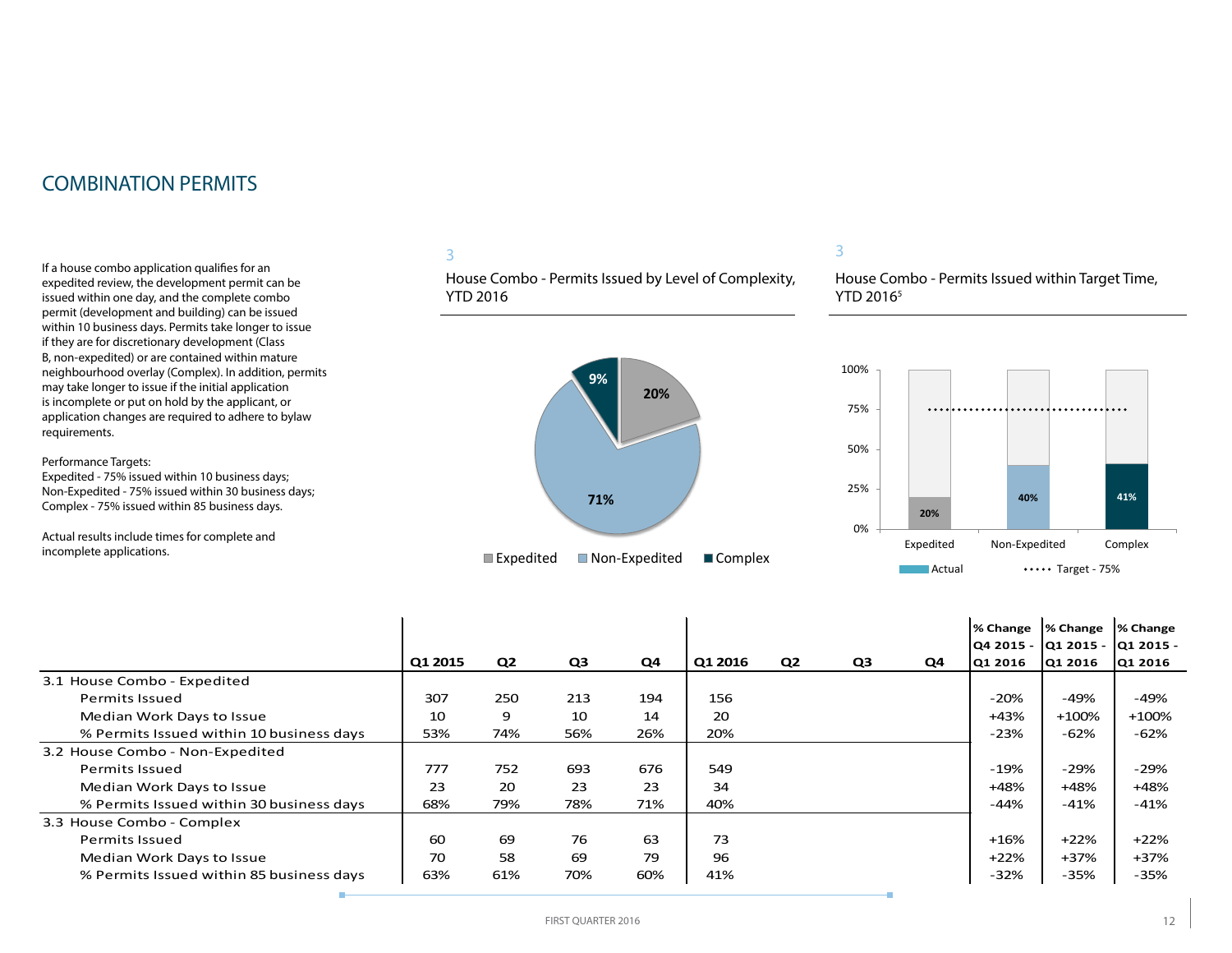<span id="page-12-0"></span>Safety code permits ensure that any new construction or alterations comply with the Alberta Safety Codes Act. Safety code permits include building, HVAC (heating, ventilation, and air-conditioning), plumbing, gas, and electrical permits. Each permit requires at least one inspection after the work has been completed. Permits for new buildings typically require multiple inspections throughout the construction process.

Development Services Branch employees complete over 20,000 safety code inspections each quarter. This does not include electrical inspections, which are completed by an external contractor.

Building permit volumes provide an indication of overall economic activity within the City of Edmonton. Detailed information on building permits and the construction value of these permits can be found in the [Monthly](http://www.edmonton.ca/buildingpermitreport)  [Building Permit report](http://www.edmonton.ca/buildingpermitreport).

# 1



1

# Inspections Completed - Quarterly Volume



|                                    |         |                |       |       |         |                |                |    |         | % Change  % Change  % Change     |         |
|------------------------------------|---------|----------------|-------|-------|---------|----------------|----------------|----|---------|----------------------------------|---------|
|                                    |         |                |       |       |         |                |                |    |         | lQ4 2015 - lQ1 2015 - lQ1 2015 - |         |
|                                    | Q1 2015 | Q <sub>2</sub> | Q3    | Q4    | Q1 2016 | Q <sub>2</sub> | Q <sub>3</sub> | Q4 | Q1 2016 | Q1 2016                          | Q1 2016 |
| 1 Inspections Completed            |         |                |       |       |         |                |                |    |         |                                  |         |
| <b>Building</b>                    | 12366   | 14235          | 13159 | 12821 | 12244   |                |                |    | $-5%$   | $-1%$                            | $-1%$   |
| <b>HVAC</b>                        | 6708    | 7951           | 7420  | 7095  | 6997    |                |                |    | $-1%$   | $+4%$                            | $+4%$   |
| Plumbing & Gas                     | 11925   | 12926          | 12366 | 12503 | 11396   |                |                |    | -9%     | $-4%$                            | $-4%$   |
| <b>Total Inspections Completed</b> | 30999   | 35112          | 32945 | 32419 | 30637   | 0              |                | o  | $-5%$   | $-1%$                            | $-1%$   |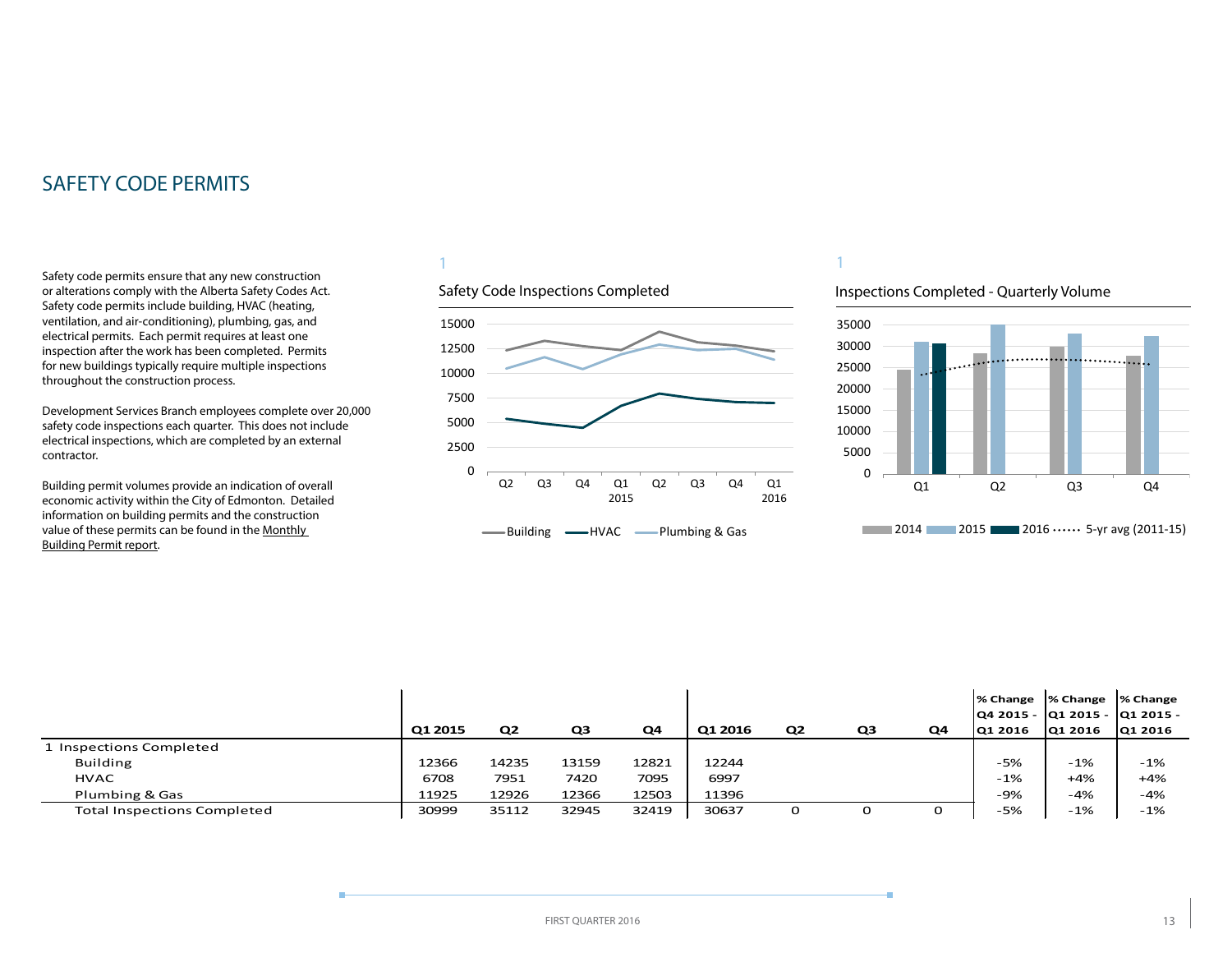

#### **-**Applications Submitted **-** Permits Issued

# 2



# **2014** 2015 2016  $\cdots$  2016 2016 2011-15)

# 3

# Minor Residential Building Permits<sup>1</sup>



# **-**Applications Submitted **-** Permits Issued

|                                              |         |                |      |      |         |                |    |    | % Change  % Change |                                            | % Change |
|----------------------------------------------|---------|----------------|------|------|---------|----------------|----|----|--------------------|--------------------------------------------|----------|
|                                              | Q1 2015 | Q <sub>2</sub> | Q3   | Q4   | Q1 2016 | Q <sub>2</sub> | Q3 | Q4 | Q1 2016            | Q4 2015 -  Q1 2015 -  Q1 2015 -<br>Q1 2016 | Q1 2016  |
| 2 Rowhousing & Semi-Detached Building Permit |         |                |      |      |         |                |    |    |                    |                                            |          |
| <b>Applications Submitted</b>                | 318     | 269            | 520  | 311  | 253     |                |    |    | $-19%$             | $-20%$                                     | $-20%$   |
| Permits Issued                               | 308     | 299            | 298  | 279  | 229     |                |    |    | $-18%$             | $-26%$                                     | $-26%$   |
| Median Work Days to Issue                    | 22      | 18             | 19   | 22   | 27      |                |    |    | $+23%$             | $+23%$                                     | $+23%$   |
| 2.1 Projects up to 2 dwelling units          |         |                |      |      |         |                |    |    |                    |                                            |          |
| Permits Issued                               | 262     | 221            | 203  | 223  | 165     |                |    |    | $-26%$             | $-37%$                                     | $-37%$   |
| % Permits Issued within 25 business days     | 76%     | 71%            | 74%  | 68%  | 51%     |                |    |    | -25%               | $-33%$                                     | $-33%$   |
| 3 Minor Residential Building Permit          |         |                |      |      |         |                |    |    |                    |                                            |          |
| <b>Applications Submitted</b>                | 1027    | 1371           | 1423 | 1306 | 1203    |                |    |    | $-8%$              | $+17%$                                     | $+17%$   |
| Permits Issued                               | 928     | 1226           | 1185 | 1229 | 1185    |                |    |    | $-4%$              | $+28%$                                     | $+28%$   |
| Median Work Days to Issue                    | 8       | 11             | 13   | 10   | 12      |                |    |    | $+20%$             | $+50%$                                     | +50%     |
| 3.1 Interior Alterations                     |         |                |      |      |         |                |    |    |                    |                                            |          |
| Permits Issued                               | 451     | 453            | 529  | 623  | 632     |                |    |    | $+1%$              | $+40%$                                     | $+40%$   |
| % Permits Issued within 24 hours             | 76%     | 69%            | 69%  | 70%  | 70%     |                |    |    | 0%                 | -8%                                        | -8%      |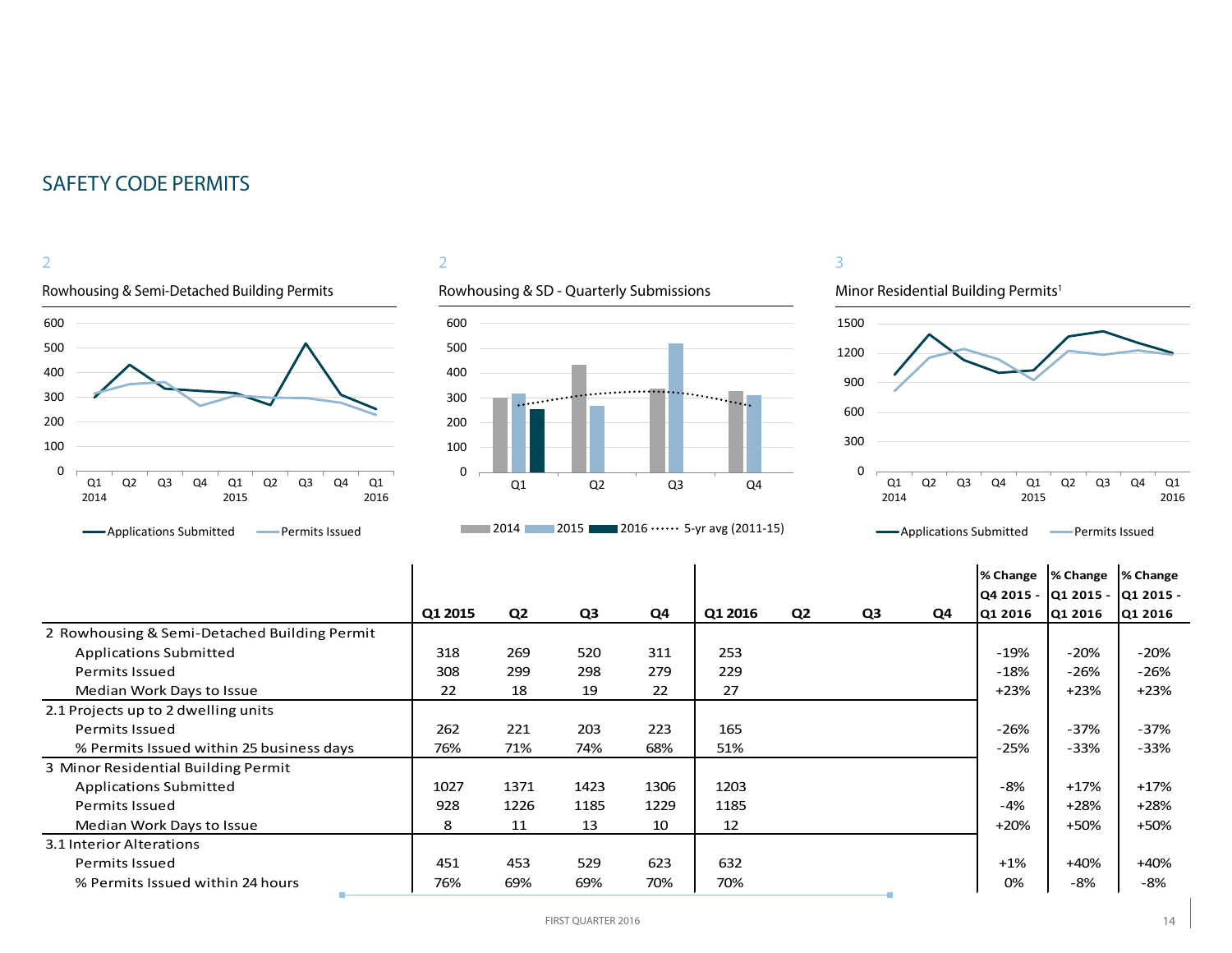

# 4

# Commercial Final - Quarterly Submissions



# 5



|                                         |         |                |     |     |         |                |    |    | % Change  % Change<br> Q4 2015 -  Q1 2015 -  Q1 2015 - |         | <b>1% Change</b> |
|-----------------------------------------|---------|----------------|-----|-----|---------|----------------|----|----|--------------------------------------------------------|---------|------------------|
|                                         | Q1 2015 | Q <sub>2</sub> | Q3  | Q4  | Q1 2016 | Q <sub>2</sub> | Q3 | Q4 | Q1 2016                                                | Q1 2016 | Q1 2016          |
| 4 Commercial Final BP                   |         |                |     |     |         |                |    |    |                                                        |         |                  |
| <b>Applications Submitted</b>           | 549     | 604            | 682 | 513 | 569     |                |    |    | $+11%$                                                 | $+4%$   | $+4%$            |
| Permits Issued                          | 489     | 573            | 586 | 494 | 631     |                |    |    | $+28%$                                                 | $+29%$  | $+29%$           |
| Median Work Days to Issue               | 33      | 28             | 30  | 36  | 29      |                |    |    | $-19%$                                                 | $-12%$  | $-12%$           |
| 5 Other Non-Residential Building Permit |         |                |     |     |         |                |    |    |                                                        |         |                  |
| <b>Applications Submitted</b>           | 56      | 64             | 45  | 52  | 39      |                |    |    | $-25%$                                                 | $-30%$  | -30%             |
| Permits Issued                          | 51      | 55             | 34  | 54  | 38      |                |    |    | $-30%$                                                 | -25%    | $-25%$           |
| Median Work Days to Issue               |         |                |     |     | ٠<br>J. |                |    |    | 0%                                                     | 0%      | 0%               |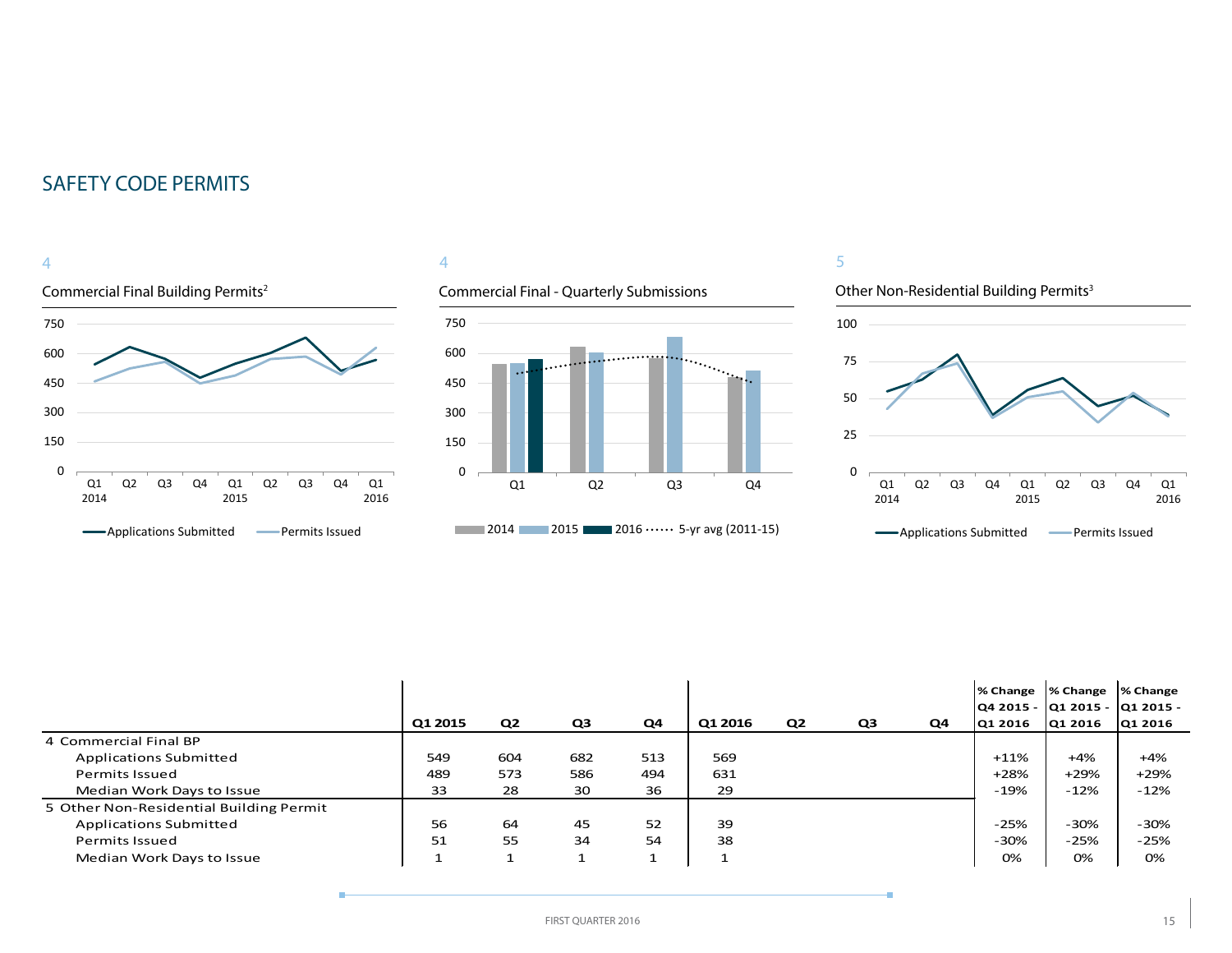6

# HVAC Permits Issued\* 1200 600  $\Omega$ Q1 Q2 Q3 Q4 **2014** 2015 2016 0.000 2016 2011-15)



# Plumbing & Gas Permits Issued



**2014** 2015 2016 0.000 2016 2011-15)

# 8

#### Electrical Permits Issued

÷



**2014** 2015 2016  $\cdots$  5-yr avg (2011-15)

|                               |         |                |      |      |                |                |    |    | % Change  | % Change  % Change   |        |
|-------------------------------|---------|----------------|------|------|----------------|----------------|----|----|-----------|----------------------|--------|
|                               |         |                |      |      |                |                |    |    | Q4 2015 - | Q1 2015 -  Q1 2015 - |        |
|                               | Q1 2015 | Q <sub>2</sub> | Q3   | Q4   | Q1 2016        | Q <sub>2</sub> | Q3 | Q4 | Q1 2016   | Q1 2016 Q1 2016      |        |
| 6 HVAC Permits                |         |                |      |      |                |                |    |    |           |                      |        |
| <b>Applications Submitted</b> | 357     | 298            | 268  | 370  | 523            |                |    |    | $+41%$    | $+46%$               | +46%   |
| <b>Permits Issued</b>         | 347     | 280            | 238  | 359  | 408            |                |    |    | +14%      | $+18%$               | +18%   |
| Median Work Days to Issue     |         |                |      |      |                |                |    |    | 0%        | 0%                   | 0%     |
| 7 Plumbing & Gas Permits      |         |                |      |      |                |                |    |    |           |                      |        |
| <b>Applications Submitted</b> | 2951    | 2559           | 3284 | 4641 | 3574           |                |    |    | $-23%$    | $+21%$               | $+21%$ |
| <b>Permits Issued</b>         | 2862    | 2500           | 2991 | 4585 | 3485           |                |    |    | -24%      | $+22%$               | $+22%$ |
| Median Work Days to Issue     |         | $\mathbf{1}$   |      |      |                |                |    |    | 0%        | 0%                   | 0%     |
| 8 Electrical Permits          |         |                |      |      |                |                |    |    |           |                      |        |
| <b>Applications Submitted</b> | 7411    | 8611           | 9755 | 7176 | 5590           |                |    |    | $-22%$    | $-25%$               | $-25%$ |
| <b>Permits Issued</b>         | 6563    | 8450           | 8664 | 6820 | 5193           |                |    |    | $-24%$    | $-21%$               | $-21%$ |
| Median Work Days to Issue     | 3       | $\overline{2}$ | 2    | 2    | $\overline{2}$ |                |    |    | 0%        | $-33%$               | $-33%$ |

\*The decline in HVAC Permits is due to the changes made in 2012 to have the Plumbing and Gas section govern replacements and alterations of gas appliances. A Gas Permit is now required for these work processes.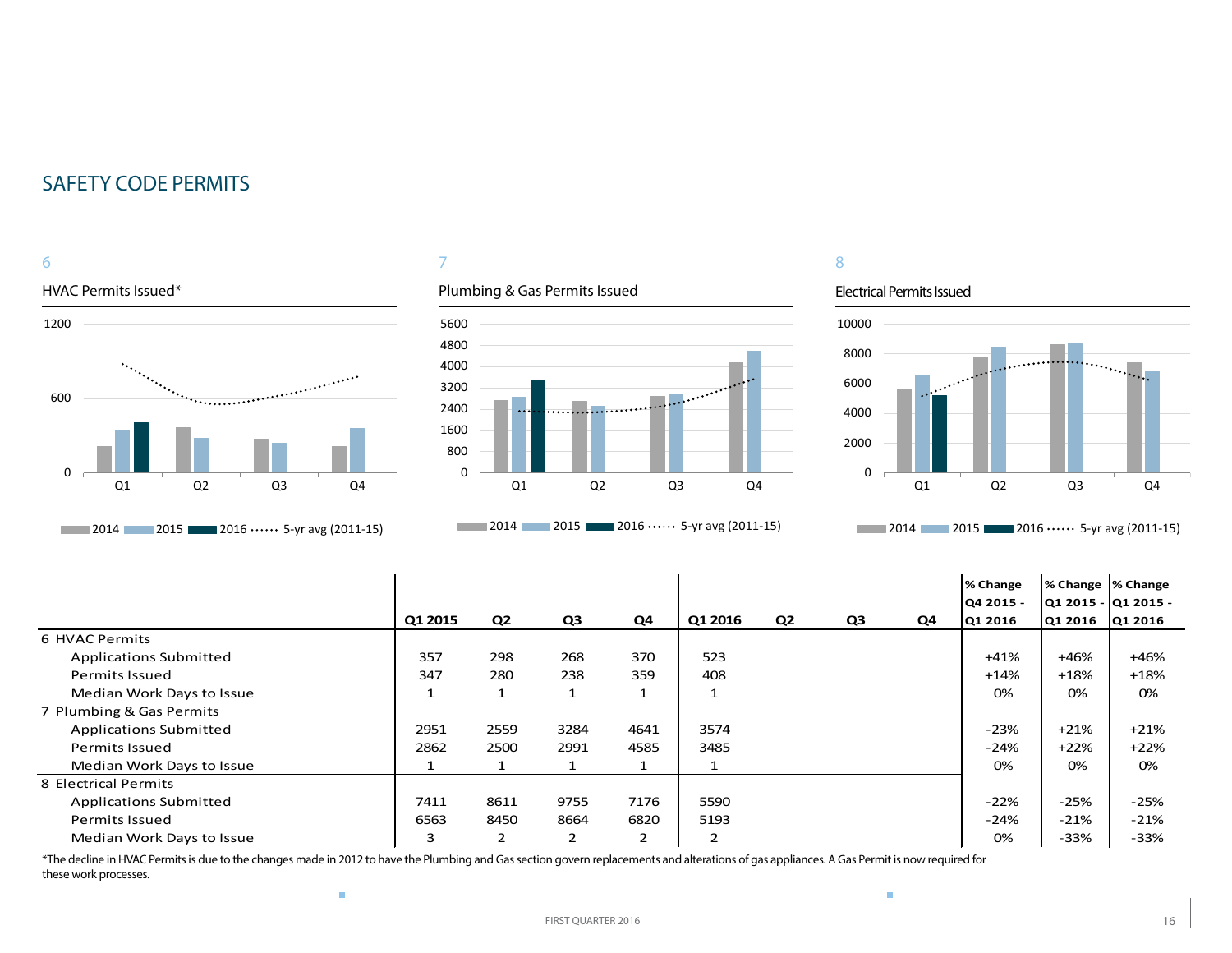# <span id="page-16-0"></span>CERTIFICATES & AGREEMENTS

The Development Services Branch completes various certificates and agreements.

A compliance certificate is a formal response from the City of Edmonton that states that any development on a property meets all regulations of the Zoning Bylaw. Compliance Certificates also include Zoning Confirmations and Re-Stamps.

The City has two levels of compliance service - regular and express. There are significantly higher volumes for regular service requests and response times can vary.

#### Performance Targets:

Express Service - 95% issued within 3 business days; Regular Service - 95% issued within 10 business days.

# 1

# Compliance Certificate - Quarterly Submissions



# **2014** 2015 **2016 ••••••** 5-yr avg (2011-15)

1

### Compliance Certificate - Certificates Issued within Target Time, YTD 2016



|                                               |                |                |      |      |         |                |                |    | % Change  | % Change    | % Change  |
|-----------------------------------------------|----------------|----------------|------|------|---------|----------------|----------------|----|-----------|-------------|-----------|
|                                               |                |                |      |      |         |                |                |    | Q4 2015 - | Q1 2015 - l | Q1 2015 - |
|                                               | Q1 2015        | Q <sub>2</sub> | Q3   | Q4   | Q1 2016 | Q <sub>2</sub> | Q <sub>3</sub> | Q4 | Q1 2016   | Q1 2016     | Q1 2016   |
| 1 Compliance Certificate - Total*             |                |                |      |      |         |                |                |    |           |             |           |
| <b>Applications Submitted</b>                 | 2885           | 3753           | 3881 | 3186 | 2588    |                |                |    | $-19%$    | $-10%$      | $-10%$    |
| Certificates Issued                           | 2631           | 3468           | 3853 | 3196 | 2420    |                |                |    | $-24%$    | -8%         | -8%       |
| 1.1 Express Certificate                       |                |                |      |      |         |                |                |    |           |             |           |
| Certificates Issued                           | 363            | 598            | 726  | 537  | 301     |                |                |    | $-44%$    | $-17%$      | $-17%$    |
| Median Work Days to Issue                     | $\overline{2}$ | 2              |      | 3    | ຳ       |                |                |    | $-33%$    | 0%          | 0%        |
| % Certificates Issued within 3 business days  | 88%            | 88%            | 79%  | 79%  | 83%     |                |                |    | $+5%$     | $-6%$       | $-6%$     |
| 1.2 Regular Certificate                       |                |                |      |      |         |                |                |    |           |             |           |
| Certificates Issued                           | 2268           | 2870           | 2852 | 2445 | 2119    |                |                |    | $-13%$    | $-7%$       | $-7%$     |
| Median Work Days to Issue                     | 6              | 7              |      | 6    | 5       |                |                |    | $-17%$    | $-17%$      | $-17%$    |
| % Certificates Issued within 10 business days | 93%            | 91%            | 91%  | 93%  | 97%     |                |                |    | $+4%$     | +4%         | $+4%$     |

\* Including Zoning Confirmations and Re-Stamps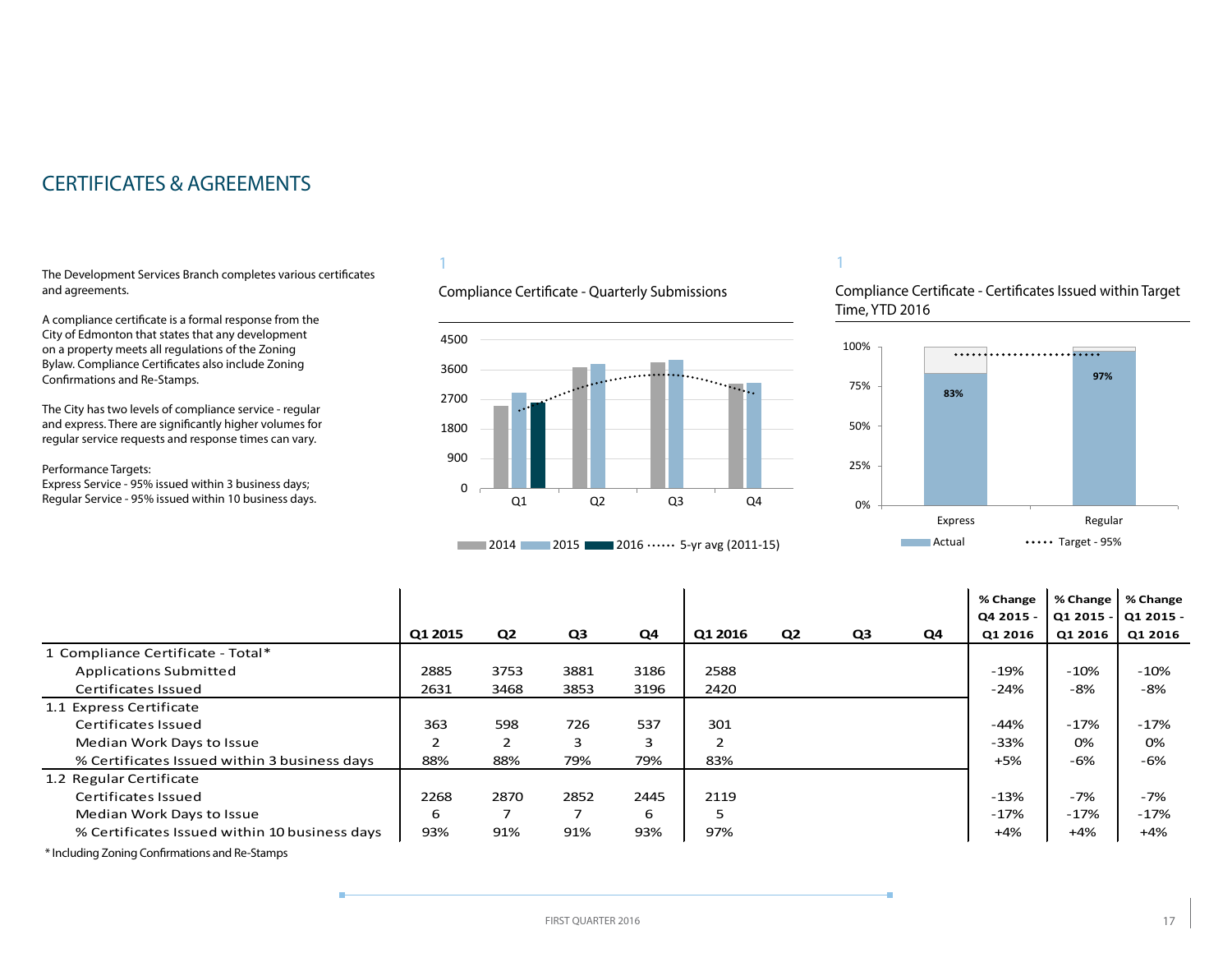# CERTIFICATES & AGREEMENTS

An encroachment agreement is a formal contract between the City and the owner of a property that allows a structure that extends onto City or public property to remain in place. Typically, an encroachment agreement takes a minimum of six weeks to complete. Timelines can increase if the application requires circulation to other civic agencies or has serious issues.

An occupancy certificate is written approval from the City of Edmonton that the building complies with the Zoning Bylaw, meets the requirements of the Alberta Building Code and can be occupied. The reported category only includes daycares and group homes.

# 2

Encroachment Agreements - Quarterly **Submissions** 



#### 2

# Encroachment Agreements - Completions



|                               |         |                |     |     |         |    |    |    | % Change                        | │% Change │% Change |         |
|-------------------------------|---------|----------------|-----|-----|---------|----|----|----|---------------------------------|---------------------|---------|
|                               |         |                |     |     |         |    |    |    | Q4 2015 -  Q1 2015 -  Q1 2015 - |                     |         |
|                               | Q1 2015 | Q <sub>2</sub> | Q3  | Q4  | Q1 2016 | Q2 | Q3 | Q4 | Q1 2016                         | Q1 2016             | Q1 2016 |
| 2 Encroachment Agreement      |         |                |     |     |         |    |    |    |                                 |                     |         |
| <b>Applications Submitted</b> | 101     | 152            | 182 | 125 | 112     |    |    |    | $-10%$                          | $+11%$              | $+11%$  |
| <b>Agreements Completed</b>   | 169     | 105            | 81  | 133 | 231     |    |    |    | +74%                            | +37%                | $+37%$  |
| Median Work Days to Complete  | 86      | 66             | 78  | 106 | 110     |    |    |    | $+4%$                           | +28%                | $+28%$  |
| 3 Occupancy Certificate       |         |                |     |     |         |    |    |    |                                 |                     |         |
| <b>Applications Submitted</b> | 16      | 28             | 26  | 10  | 14      |    |    |    | $+40%$                          | $-13%$              | -13%    |
| Certificates Completed        | 18      | 26             | 21  | 11  | 13      |    |    |    | $+18%$                          | $-28%$              | $-28%$  |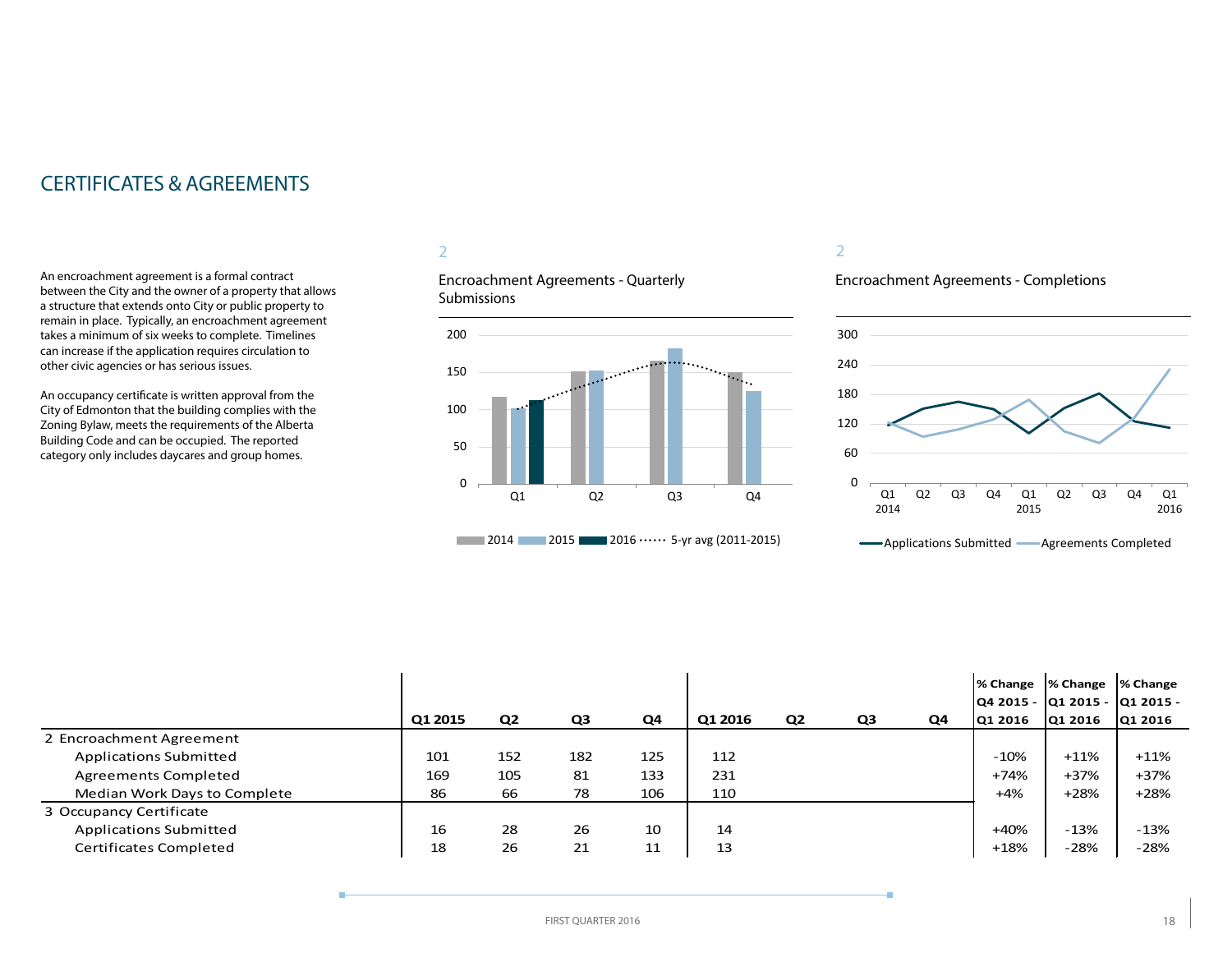# <span id="page-18-0"></span>LICENSING

The Development Services Branch manages the issuance of all City of Edmonton business and vehicle for hire licences.

There are nearly 30,000 active businesses operating within the City of Edmonton. The Development Services Branch ensures that new and existing businesses comply with the Business LIcence Bylaw. New businesses require both a business licence and development permit. For complete applications with fees paid on time, a new business licence can be issued within 24 hours. If the application requires referral from Fire Rescue Services, it can take up to 11 business days. Existing businesses must renew their business licence annually.

The Vehicle For Hire program ensures the safe and orderly provision of Vehicle for Hire services in the City through driver licensing, driver screening, vehicle inspections, and enforcement activities. Taxi, limousine, and shuttle businesses, vehicles, and drivers all require a licence to ensure compliance with the Vehicle For Hire Bylaw.

# 1

#### Business Licences Issued



# 1

#### Business Licences Issued - New vs. Renewed



**WALLET ARE ASSESSED AT A Licences Renewed** 

|                                       |         |                |      |       |              |                |    |    | % Change             | % Change | % Change  |
|---------------------------------------|---------|----------------|------|-------|--------------|----------------|----|----|----------------------|----------|-----------|
|                                       |         |                |      |       |              |                |    |    | Q4 2015 -  Q1 2015 - |          | Q1 2015 - |
|                                       | Q1 2015 | Q <sub>2</sub> | Q3   | Q4    | Q1 2016      | Q <sub>2</sub> | Q3 | Q4 | Q1 2016              | Q1 2016  | Q1 2016   |
| 1 Business Licensing                  |         |                |      |       |              |                |    |    |                      |          |           |
| New Licences Issued                   | 1571    | 1688           | 1651 | 1530  | 1826         |                |    |    | $+19%$               | $+16%$   | $+16%$    |
| Licences Renewed                      | 7181    | 5425           | 4846 | 10268 | 7426         |                |    |    | -28%                 | $+3%$    | $+3%$     |
| <b>Total Business Licences Issued</b> | 8752    | 7113           | 6497 | 11798 | 9252         |                |    |    | $-22%$               | $+6%$    | $+6%$     |
| 1.1 New licences (w/o referral)       |         |                |      |       |              |                |    |    |                      |          |           |
| Licences Submitted and Issued         | 1337    | 1539           | 1489 | 1251  | 1624         |                |    |    | $+30%$               | $+21%$   | $+21%$    |
| % Issued within 24 hours              | 57%     | 48%            | 49%  | 51%   | 49%          |                |    |    | -4%                  | $-14%$   | $-14%$    |
| 1.2 New licences (require referral)   |         |                |      |       |              |                |    |    |                      |          |           |
| Licences Submitted and Issued         | 398     | 386            | 460  | 378   | 395          |                |    |    | +4%                  | $-1%$    | $-1\%$    |
| % Issued within 11 business days      | 36%     | 12%            | 13%  | 20%   | 15%          |                |    |    | $-25%$               | -58%     | $-58%$    |
| 2 Vehicle for Hire                    |         |                |      |       |              |                |    |    |                      |          |           |
| Broker Licences Issued                | 18      | 62             | 12   | 8     | $\mathbf{1}$ |                |    |    | -88%                 | -94%     | -94%      |
| Driver Licences Issued                | 570     | 476            | 436  | 445   | 202          |                |    |    | -55%                 | -65%     | -65%      |
| Vehicle Licences Issued               | 159     | 1415           | 22   | 30    | $\mathbf{1}$ |                |    |    | -97%                 | -99%     | -99%      |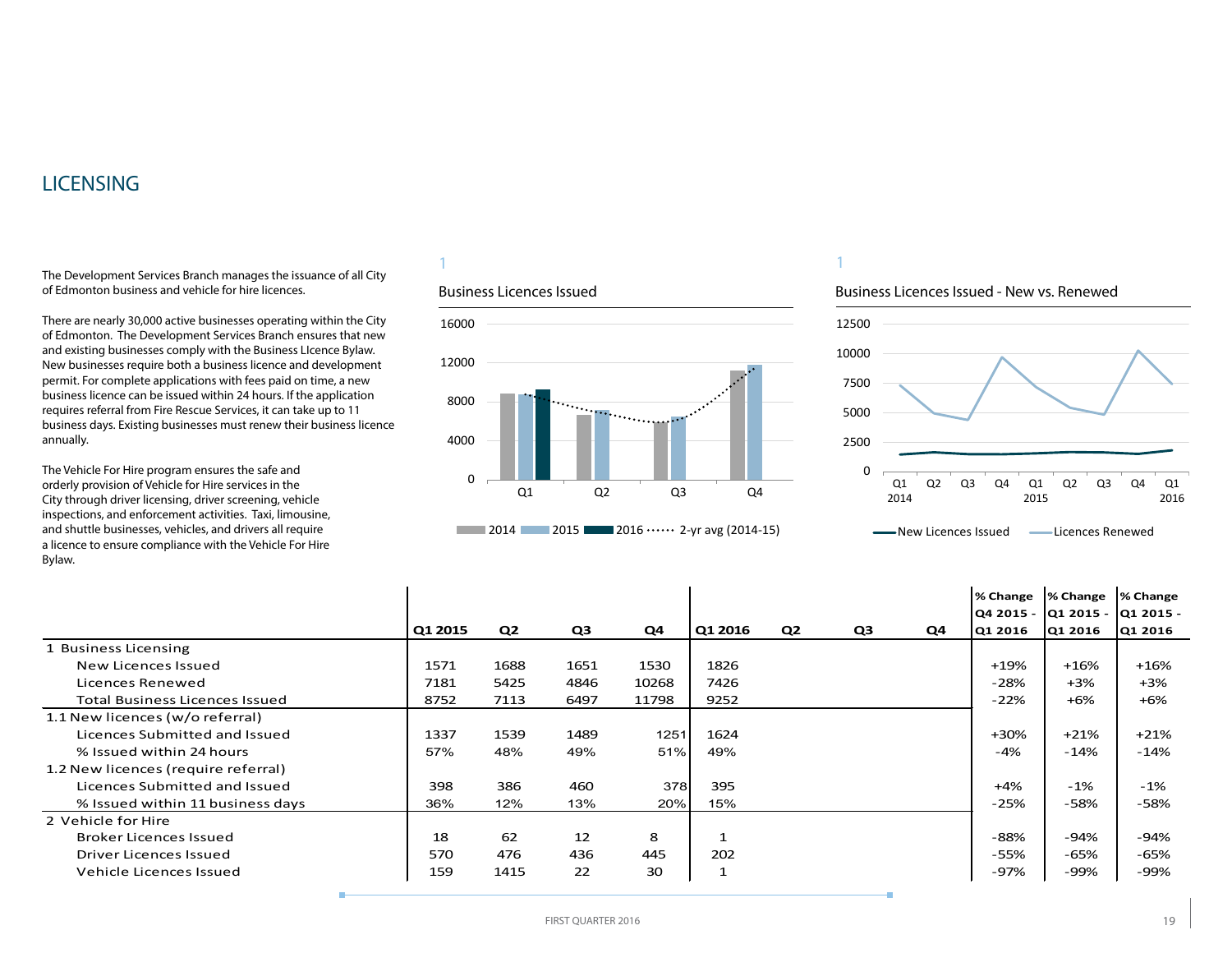# <span id="page-19-0"></span>DEVELOPMENT COMPLIANCE

Where citizen activities or property conditions don't comply with the Zoning Bylaw, Development Services Branch employees provide education, warnings, inspections and may apply penalties.

The Development Compliance team was established within the Branch in 2010 to deal effectively with zoning compliance issues. The team responds to complaints that require diplomacy, discretion, professionalism, and resolution-based actions to aid the City with the enforcement of the Zoning Bylaw.

Compliance jobs are created when a Zoning Bylaw complaint is made. Branch employees contact the individual responsible and conduct at least one inspection to ensure that the compliance issue is resolved. The Branch may also conduct proactive inspections before a complaint is made. Multiple inspections may be required for each job. A compliance job is completed when the issue has been resolved and full compliance with the Zoning Bylaw is attained. Thus, completion timelines are dependent on the length of time that it takes an individual to correct the violation.

# 1

# Compliance Jobs Created





# 1

#### Compliance Jobs Completed



|                           | Q1 2015 | Q <sub>2</sub> | Q3  | Q4  | Q1 2016 | Q <sub>2</sub> | Q3 | Q4 | % Change  % Change  % Change<br> Q4 2015 -  Q1 2015 -  Q1 2015 -<br>Q1 2016 | Q1 2016 | Q1 2016 |
|---------------------------|---------|----------------|-----|-----|---------|----------------|----|----|-----------------------------------------------------------------------------|---------|---------|
| 1 Development Compliance  |         |                |     |     |         |                |    |    |                                                                             |         |         |
| Compliance Jobs Created   | 468     | 596            | 702 | 431 | 522     |                |    |    | $+21%$                                                                      | $+12%$  | $+12%$  |
| Compliance Jobs Completed | 623     | 563            | 807 | 768 | 648     |                |    |    | $-16%$                                                                      | $+4%$   | $+4%$   |
| Median Days to Complete   | 139     | 107            | 139 | 79  | 119     |                |    |    | $+51%$                                                                      | $-14%$  | $-14%$  |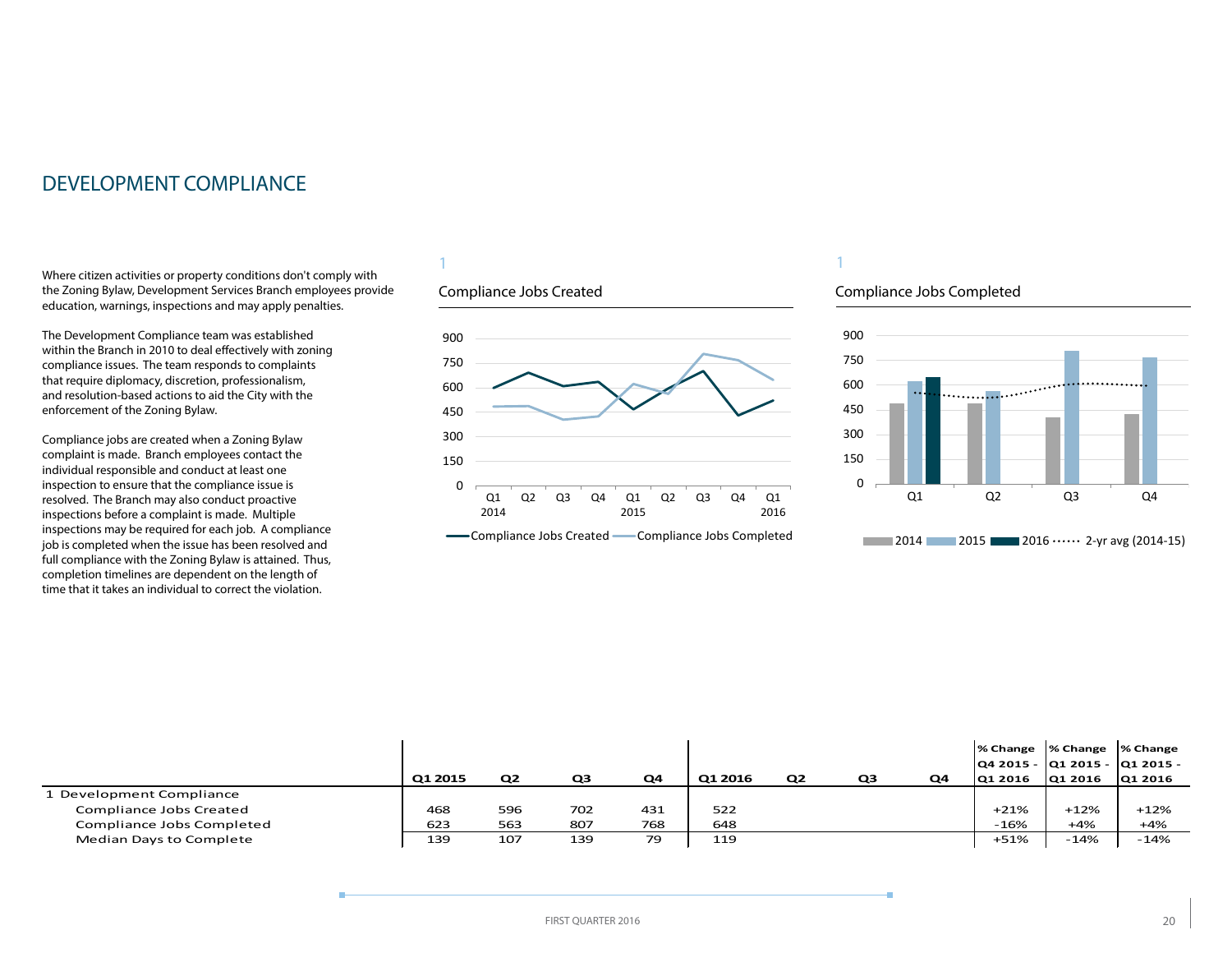# <span id="page-20-0"></span>CUSTOMER SERVICE

Located on the 5th floor of HSBC Bank Place, the Permits and Licensing Service Centre (PLSC) provides a wide range of services to residents and development industry representatives. PLSC staff ensure that licences and permits move efficiently through each stage of the City's process, from application intake and approval, to payment and records management. This includes in-person issuance of minor permits and licences, answering customer inquiries, and processing payments for the majority of City of Edmonton fees, fines, and taxes.

The PLSC assists over 10,000 walk-in customers each quarter. One performance target is to have at least 80% of walk-in customers wait less than 15 minutes before being served. Service Level is defined as the percentage of walk-in customers with wait time under 15 minutes.

Development Services employees are responsible for resolving any 311 phone call inquiries related to Development Services business offerings that 311 agents can not address. A CRM (Customer Relationship Management) ticket is issued for each inquiry. Most tickets are responded to within two business days.

# 1

# Walk-in Customer Service



|                                                       |         |                |       |       |         |                |    |    | % Change  % Change  % Change    |         |         |
|-------------------------------------------------------|---------|----------------|-------|-------|---------|----------------|----|----|---------------------------------|---------|---------|
|                                                       |         |                |       |       |         |                |    |    | Q4 2015 -  Q1 2015 -  Q1 2015 - |         |         |
|                                                       | Q1 2015 | Q <sub>2</sub> | Q3    | Q4    | Q1 2016 | Q <sub>2</sub> | Q3 | Q4 | Q1 2016                         | Q1 2016 | Q1 2016 |
| 1 Walk-in Customer Service                            |         |                |       |       |         |                |    |    |                                 |         |         |
| Number of Walk-in Customers                           | 14598   | 19768          | 18851 | 14178 | 11832   |                |    |    | $-17%$                          | $-19%$  | $-19%$  |
| % of Walk-in Customers with wait time under 15 minute | 90%     | 75%            | 75%   | 85%   | 84%     |                |    |    | $-1%$                           | $-7%$   | -7%     |
| 2 CRM Tickets                                         |         |                |       |       |         |                |    |    |                                 |         |         |
| Tickets Resolved                                      | 11984   | 14032          | 13546 | 12090 | 8501    |                |    |    | $-30%$                          | $-29%$  | $-29%$  |
| % of Tickets Resolved On Time                         | 93%     | 92%            | 92%   | 89%   | 90%     |                |    |    | $+1%$                           | $-3%$   | $-3%$   |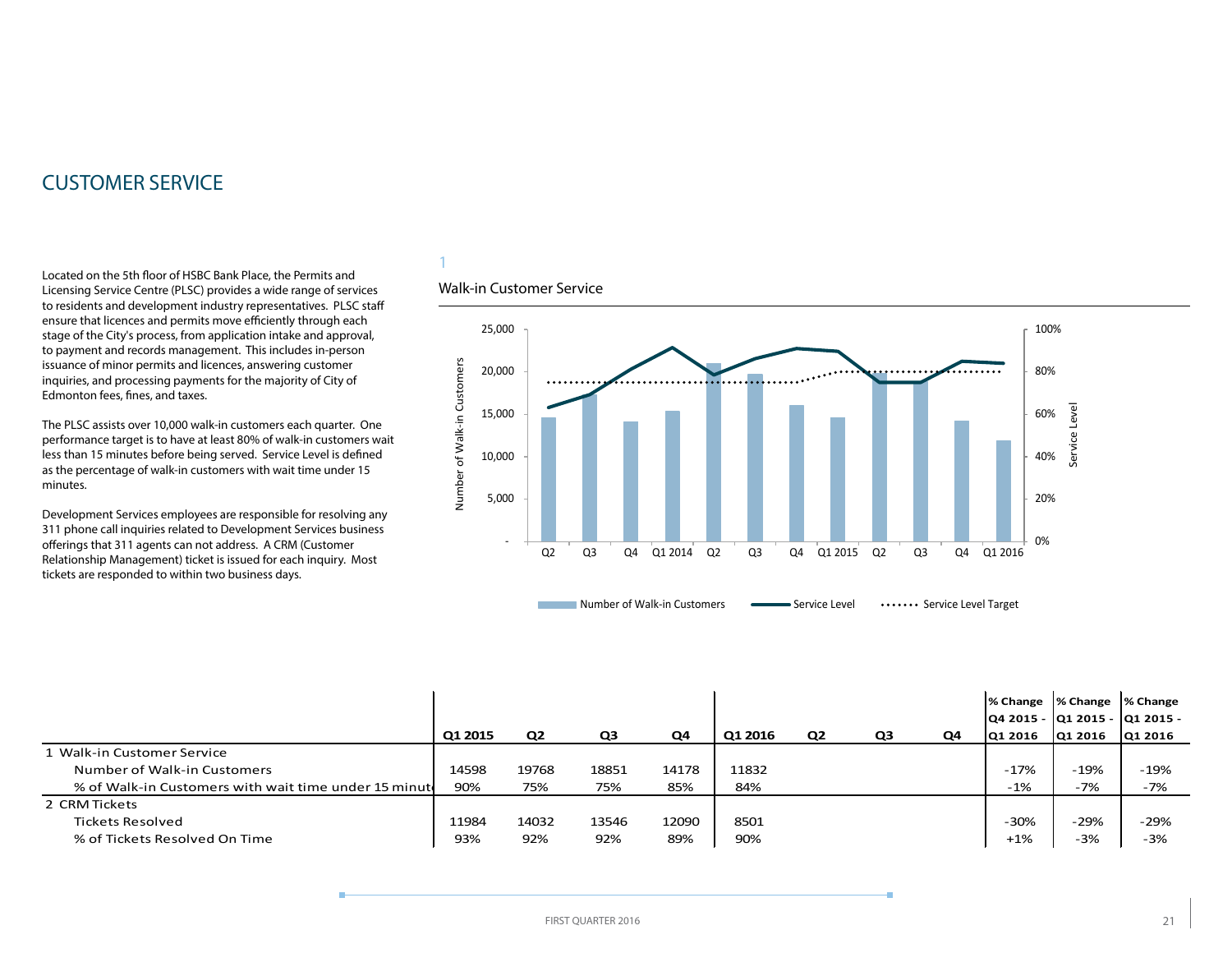# <span id="page-21-0"></span>FINANCIALS

Balance (millions of dollars)

Balance (millions of dollars)

The Development Services Branch implemented a cost recovery business model in 2010 to achieve long-term financial sustainability and enhanced, accountable service levels for revenue generating planning services. The full cost recovery model ensures that revenue collected for the processing of applications is directly and indirectly attributed to the delivery of those services. This includes corporate support costs as well as providing for investment in service improvement initiatives.

The Development Services Reserve Fund was established to balance revenue and expenditure streams over the long term. The target reserve balance is equal to 75 per cent of annual operating expenditures.

The full cost recovery model and reserve fund ensure that services are responsive to client needs in the short and long term. The Branch reached full cost recovery by the end of 2012. Transfers to other City branches that provide support for Development Services business offerings represent over 30 per cent of operating expenditures.





#### Development Services Expenditures: Jan - Mar 20166





#### Quarterly Branch Revenue, Expenditures, and Reserve Fund Balance<sup>1,2,3</sup>